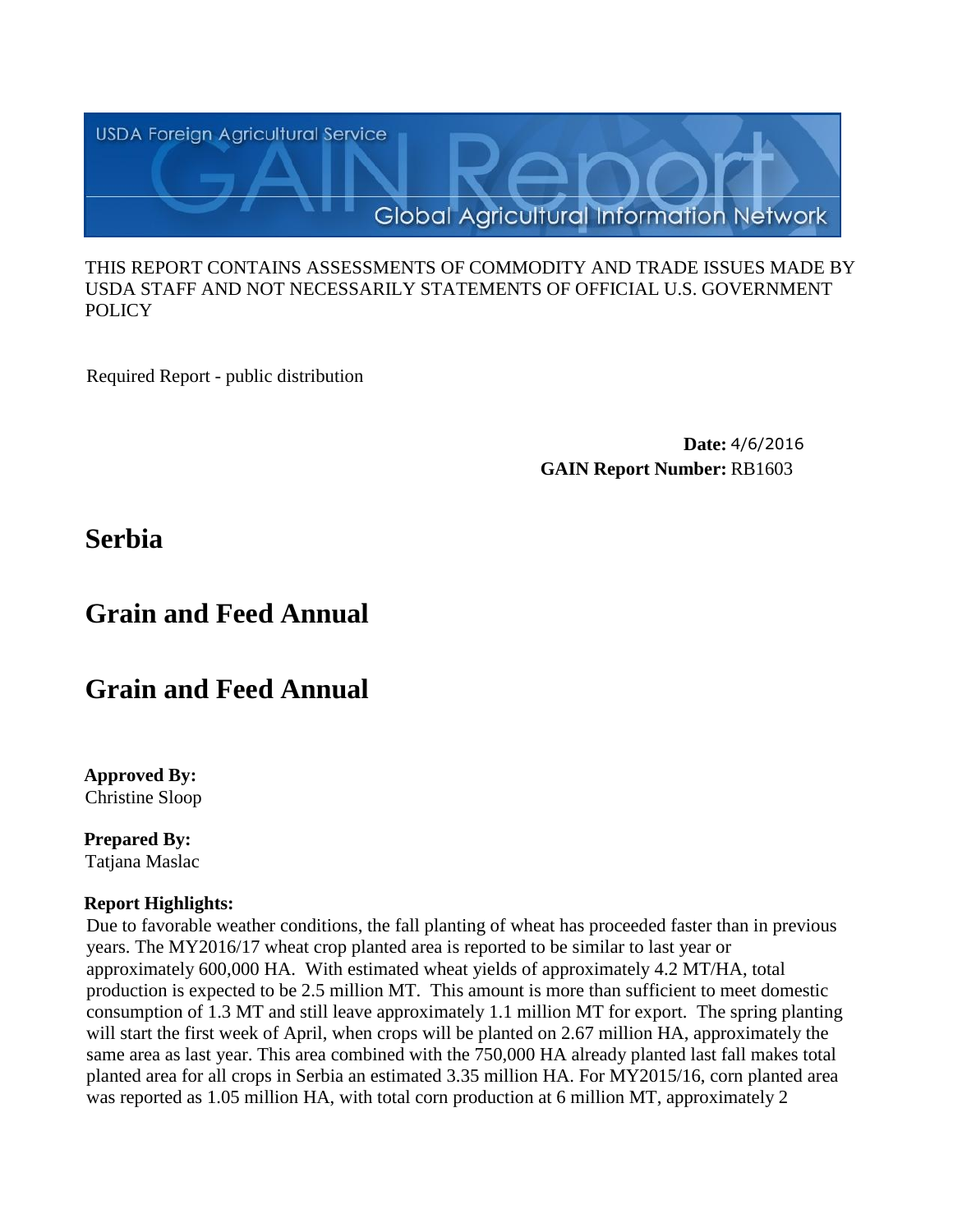million MT less than the previous year. In MY2014/15, Serbia exported a record quantity of 3 million MT of corn. From October 2015 to February 2016, Serbia exported approximately 600,000 MT of corn, a five year record low. In the same period last year, Serbia exported 1.7 million MT of corn. Diminished export quantities are the result of uncompetitive prices and difficulties in transportation due to the low level of the Danube River.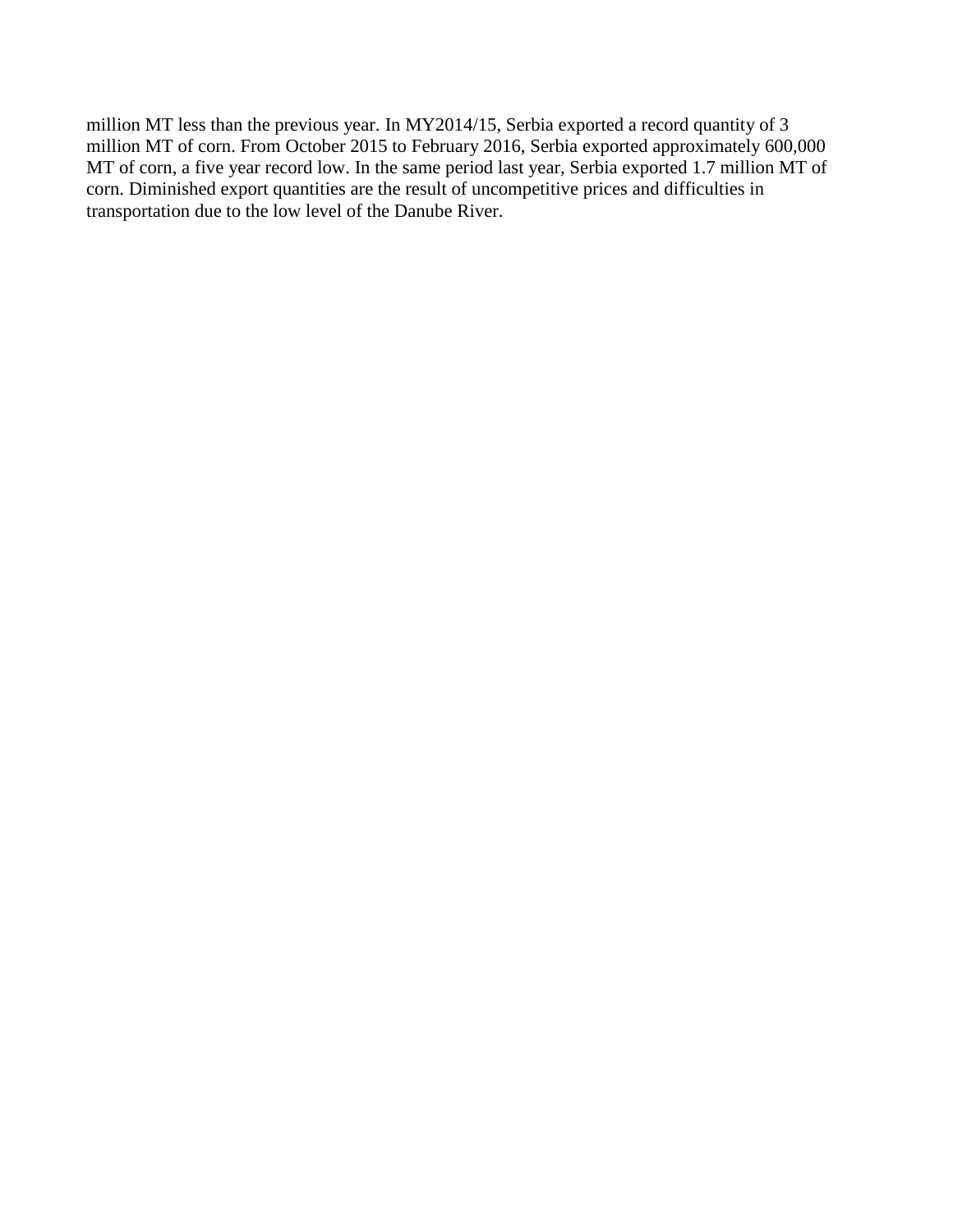#### **Executive Summary:**

Serbia's total planted area for all crops is estimated to be 3.35 million HA, with winter crops almost the same as last year. Approximately 750,000 HA were planted last fall (i.e. wheat, rye, oats and barley) and spring crops (i.e. corn, sunflower, soya, sugar beet, tobacco, vegetables, forage crops, etc.) will be planted on approximately the same area as last year: 2.67 million HA. This year's crop yields and agricultural production will depend on weather conditions during the vegetation period of the crops, as Serbia only irrigates approximately 5 percent of its arable land**.** Planting of spring crops this year will begin end of March, approximately two weeks earlier than usual due to the warm weather. Total planting costs are reportedly lower than last year, mostly due to lower prices for seeds, mineral fertilizers and diesel fuel. Due to the very mild winter and high precipitation level during the past month, the moisture level in some parts of the country (Central and Western Serbia) is still high and so many farmers are still waiting for the land to dry to start the spring planting. Serbian farmers are expected to plant approximately 17 percent less sugar beet and 4 percent less sunflower seeds, while increasing the planted area for wheat (usually less affected by summer drought) and soybeans (currently a more profitable crop).

The MY2015/16 wheat crop reportedly is almost the same as in MY2014/15, or approximately 550,000 HA planted area. With estimated wheat yields of approximately 4.7 MT/HA, total production was above average of 2.6 million MT. This amount is more than sufficient to meet domestic consumption of 1.3 MT and still leave approximately 1.2 million MT for export. For the past three years, total wheat planted area has been stable between 550,000-600,000 HA. The MY15/16 wheat crop was very good quality and not damaged by the extreme summer months, thus leaving significant quantities of wheat for export. MY2013/14 was very successful with wheat exports reaching a record 1.3 million MT. Serbia is also changing from being a net importer of barley to being an exporter. In CY2015, Serbia exported approximately 52,000 MT of barley. Over the last several years, Serbian farmers have been turning more to winter crops, such as wheat, barley, and oats. Persistently high summer temperatures have devastated their spring crops. Also winter planting has proven to be more cost effective than the spring crops since they do not use certified seeds, but still get higher yields than for spring crops.

Due to favorable weather conditions, the 2015 fall planting of wheat was performed much faster than in previous years from mid-October to mid-November. According to the Serbian Agriculture Extension Service, for MY2016/17, approximately 600,000 hectares of wheat were sown, which is 9 percent higher than last year. With an estimated average wheat yield of 4.2 MT/HA, total production could reach 2.5 million MT. This amount is more than sufficient to meet domestic consumption of 1.3 MT and still leave over 1.1 million MT for export. According to the Serbian Grain Fund, in CY2015, Serbia exported 550,000 MT of wheat and 200,000 MT of flour. Wheat exports in MY2014/15 were 44 percent less than in MY2013/14 due to lower wheat quality, uncompetitive domestic prices compared the Black Sea prices, and problems with transportation due to the low level of the Danube River. Exports were mainly destined for the EU and neighboring countries (i.e. Bosnia and Herzegovina, Montenegro, Croatia, Kosovo, Italy, Switzerland, Macedonia and Albania). During 2015, most wheat exports took place in the second part of the year (July-December 2015), while wheat exports in the first two months of 2016 were lower than the monthly average of 55-60,000 MT. It is estimated that Serbia will export 1.2 million MT of wheat in MY2015/16. From July 2015 to February 2016, exports of wheat totaled 490,000 MT and export of flour was 141,000 MT. The current Serbian FOB Danube wheat price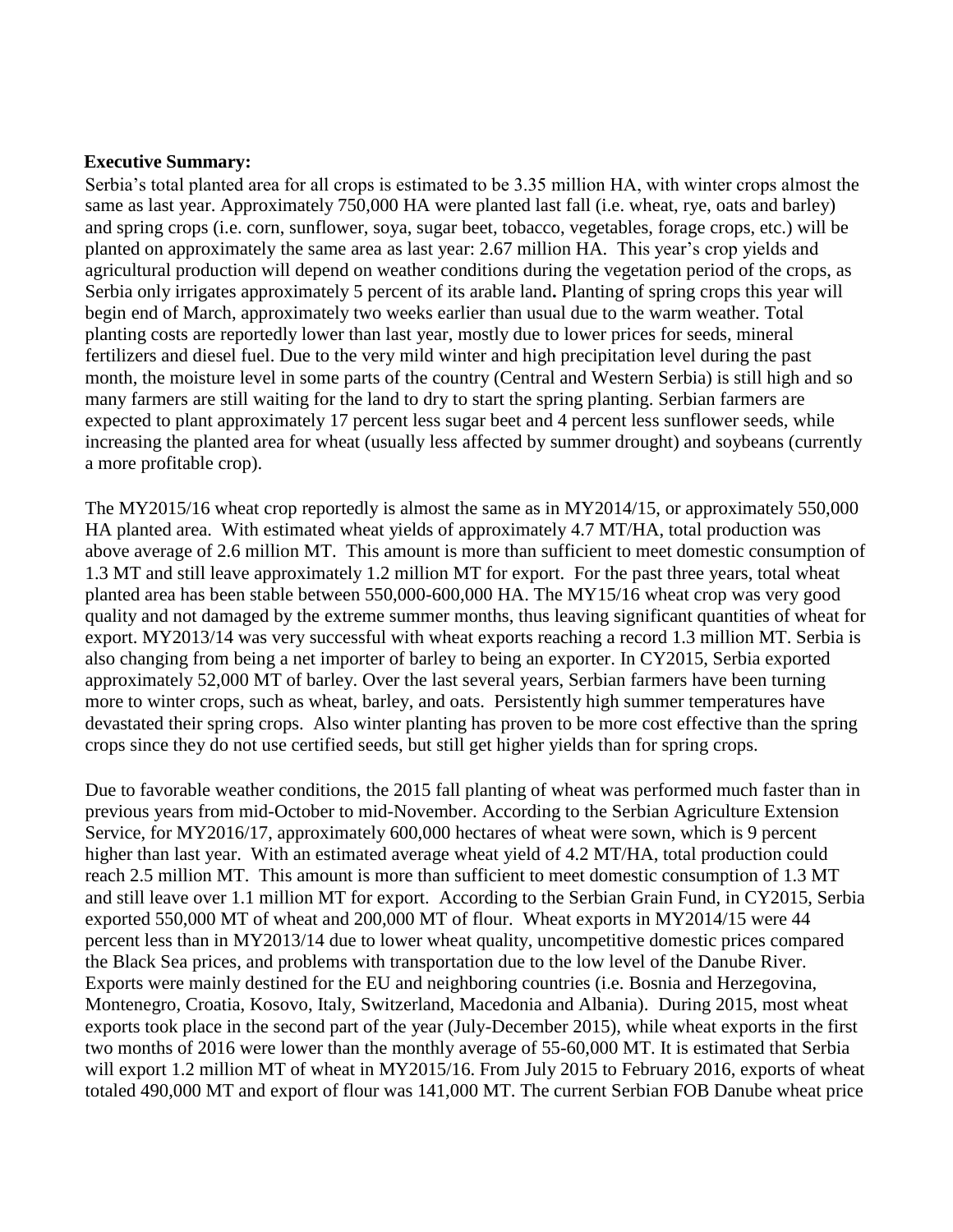is between \$140-143/MT, depending on the quality of the wheat.

Good weather conditions with a lot of moisture and a mild winter, created good conditions for the development of the MY15/16 wheat crop. Serbian farmers planted 550,000 HA of wheat in fall 2014, or 9.5 percent less than the previous year. Due to the fact that the wheat crop had good growing conditions and that the harvest was completed very fast before the extreme summer drought (July and August 2015), the wheat crop was one of the rare ones in Serbia that was not affected by the summer drought last year. The yields were good, between 3.5 and 10 MT/HA (registered in some parts of East Vojvodina). In MY2014/15, Serbia produced 2.4 million MT of wheat, which is an increase of 1.7 percent compared to the previous year, and an average yield of 4.7 MT/HA. According to the Novi Sad Institute for crops and vegetables, the wheat crop was of very good baking quality.

By the end of MY14/15, Serbia exported approximately 670,000 MT (480,000 MT of wheat and 190,000 MT of flour) and had ending stocks of approximately 240,000 MT. This is mostly due to the increase in prices that resulted in lower exports from January-July 2015. During the harvest in June/July 2015, wheat prices in Serbia were between 17.5 din/kg (USD 160/MT) to 18 din/kg (USD 164/MT), higher than the wheat prices in neighboring and Black Sea countries that were selling MY2015/16 wheat for USD 150-155/MT. After the wheat harvest many farmers put their wheat into storage instead of exporting as usual, due to the low market price and problems with transportation due to the low level of the Danube River. Wheat prices from July 2015 to December 2015 remained steady at 17.5-18 din/kg (USD 159-164/MT). Since the end of December 2015, wheat prices have fallen to 15.5-16 din/kg (USD 140-145/MT), mainly as a result of the significant wheat stocks in the country and very limited sales (only 15,000 MT in January 2016 and 50,000 MT in February 2016 mostly to domestic milling companies).

For MY2015/16, corn planted area was reported as 1.05 million HA, with total corn production estimated at 6 million MT, approximately 2 million less than the previous year. After record high production in MY2014/15, almost 25 percent of Serbia's corn production was seriously damaged by the extreme summer drought in 2015. In MY14/15, Serbia exported a record quantity of 3 million MT of corn. From October 2015 to February 2016, Serbia exported approximately 600,000 MT of corn – a five year low. In the same period last year, Serbia exported 1.7 million MT of corn. The modest export quantities are a result of uncompetitive prices and difficulties in transportation due to the low level of the Danube River. The price of corn in the Black Sea area has fallen since the corn harvest, mainly due to low demand for corn.

In Serbia, during the harvest corn price was 15.80-16.20 din/kg (USD 144-147/MT), higher than Hungarian, Russian or Ukraine corn at FOB Black Sea ports. Thus exports of corn in the following months was only approximately 100,000 MT monthly that is lower than average of 200-250,000 MT monthly. The highest price of corn in 2015 was in August, when the corn of MY2014/15 harvest was sold at 18.40 din/kg (USD 167/MT). Since February 2016, MY2015/16 corn prices have fallen to reach a more competitive level of 15.30 din/kg (USD 139).

For MY 2016/17, Serbia's corn planted area is projected to be 1.1 million HA, slightly above the last year's area. Total corn production is forecast at 7.2 million MT, which equates to an average yield of 6.5 MT/HA.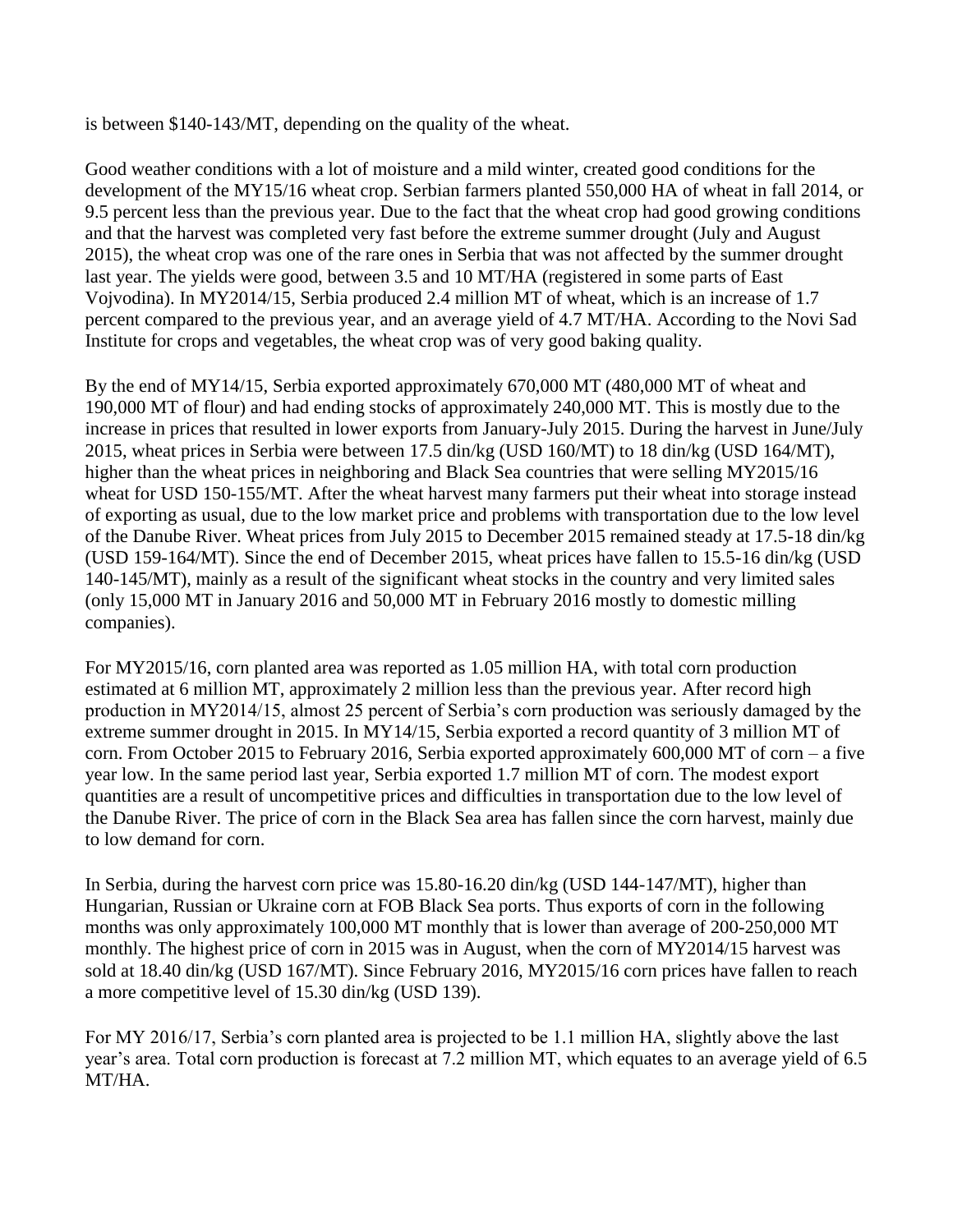In MY2016/17, barley will be planted on 92,000 HA, of which 72,000 HA is winter barley and 20,000 HA will be spring barley. With an estimated average yield of 4.3 MT/HA, total production is forecasted at 400,000 MT. In MY2015/16, barley was planted on 91,000 HA with production reaching good volumes of 390,000 MT, an average yield of 4.3 MT/HA. From July 2015-February 2016, Serbia exported a record volume of barley (45,000 MT) and imported only 2,000 MT. Last year barley prices usually followed wheat prices. However, due to high export demand in MY2015/16, the price of barley was generally around 10-12 percent higher compared to wheat prices.

| Crop          | <b>Sowing areas in HA</b> |                |  |  |  |
|---------------|---------------------------|----------------|--|--|--|
|               | 2015                      | 2016 projected |  |  |  |
| Small grains  | 160,000                   | 160,000        |  |  |  |
| Corn          | 1,050,000                 | 1,100,000      |  |  |  |
| Sugar beet    | 60,000                    | 50,000         |  |  |  |
| Sunflower     | 188,000                   | 180,000        |  |  |  |
| Soya          | 216,000                   | 220,000        |  |  |  |
| Tobacco       | 8,000                     | 10,000         |  |  |  |
| Vegetables    | 450,000                   | 430,000        |  |  |  |
| Forage crop   | 400,000                   | 350,000        |  |  |  |
| Other crops   | 168,000                   | 165,000        |  |  |  |
| <b>Total:</b> | 2,700,000                 | 2,665,000      |  |  |  |

**Table 1: Final spring sowing area in 2015 and expectations for spring 2016** 

Source: Serbian Chamber of Commerce

#### **Commodities:**

Wheat

## **Production:**

According to the Serbian Grain Fund, the MY2015/16 wheat crop is almost the same as in MY2014/15, or approximately 550,000 HA planted area. With estimated wheat yields of approximately 4.7 MT/HA, total production was very good at 2.6 million MT. This amount is more than sufficient to meet domestic consumption of 1.2 MT and still leave approximately 1.1 million MT for export. For the past three years, total wheat planted area has been stable between 550,000-600,000 HA. The MY15/16 wheat crop was of very good quality and undamaged by the extreme summer heat, thus leaving significant quantities for export. Exports in MY2013/14 reached a record 1.3 million MT. Over the last several years, Serbian farmers have been turning more to winter crops, such as wheat, barley, and oats. Persistently high summer temperatures have devastated their spring crops. Also winter planting has proven to be more cost effective than the spring crops since they do not use certified seeds, but still get higher yields than for spring crops.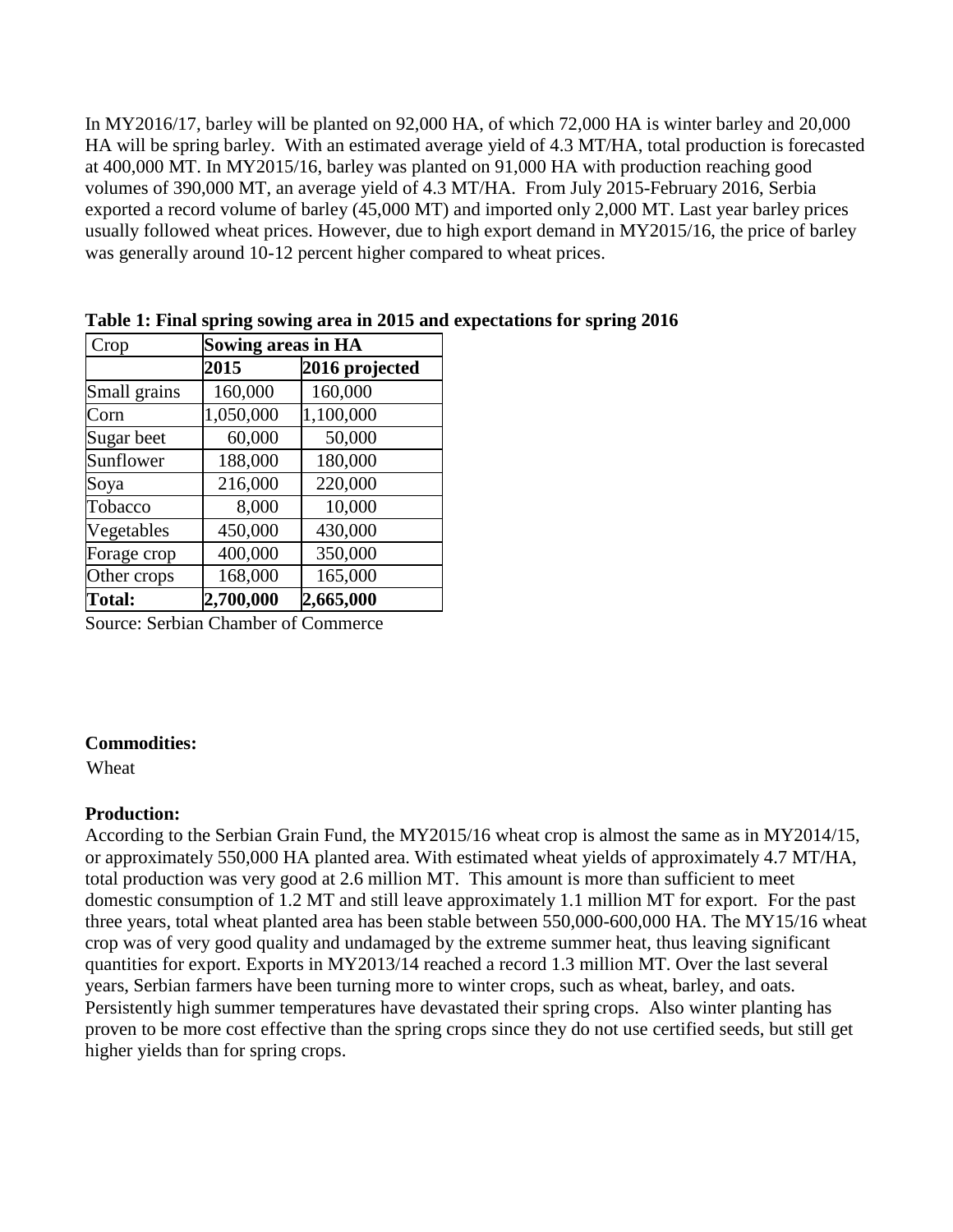Due to favorable weather conditions in fall 2015, the wheat planting went faster than in previous years. The MY2016/17 wheat crop planted area reportedly is 9 percent larger than last year or approximately 600,000 HA. With estimated wheat yields of approximately 4.2 MT/HA, total production is expected to be 2.5 million MT. This amount is more than sufficient to meet domestic consumption of 1.2 MT and still leave approximately 1.1 million MT for export. The wheat planted in the fall was at the optimal time for seeding. However due to a very mild winter and the start of a wet spring, there is a possibility that some yellow rust (Puccinia striiformis) may occur. It must be treated at the right time and according to the advice of the agricultural extension service, if yields are not to be affected.

The summer of 2015 in Serbia was one of the hottest summers in the last ten years. Drought conditions persisted over two months reducing production. In 2015, Serbia's agricultural production was valued at USD 4.6 billion or 7.34 percent lower than in 2014, mostly due to the extreme summer weather that damaged the soya, corn, and vegetable and fruit production. However, good weather conditions during the winter and spring of 2015 influenced the wheat quality which was excellent. MY2015/16 domestic FSI consumption of wheat is estimated at 1.2 million MT, with 1.2 million MT available for export and approximately 350,000 MT remaining as ending stocks.

| Wheat           | 2011      | 2012      | 2013      | 2014      | 2015      | 2016      |
|-----------------|-----------|-----------|-----------|-----------|-----------|-----------|
| Area (HA)       | 490,000   | 480,000   | 563,000   | 608,000   | 550,000   | 600,000   |
| Production (MT) | 2,000,000 | 1,900,000 | 2,731,000 | 2,400,000 | 2,600,000 | 2,500,000 |

**Table 2: Wheat area and production, Serbia 2011-2016**

Serbia had a mild winter this year that suited wheat development. The wheat harvest started early and lasted very short in the fall 2015, from mid-September to end of October. The wheat was almost not covered by snow, but since the winter was mild with enough precipitation, the wheat did not suffer any frost damage. However, due to the wet and warm weather, some parts of the wheat crops could suffer from diseases typical for these weather conditions: yellow rust (Puccinia striiformis) and grey leaf spots (Septoria tritici). According to the Serbian Advisory Service, these diseases if spotted in time and with adequate advice to farmers on how to prevent their spread can be treated quite successfully. To prevent the spread of these diseases it is important for the farmers to promptly apply adequate fungicides to provide for a healthier foliar mass and thus have a positive impact on the final wheat yield.

Due the warmest February 2016 in the last 100 years and a March full of rain, some fields in Central and Western Serbia are still quite wet. Many farmers are waiting for them to dry in order to tilled them and start spring planting. The winter wheat is mostly in good condition. According to the Agriculture extension workers in Vojvodina, the wheat stalks will develop in April when the farmers will be ready to apply additional mineral fertilizers. Serbian farmers closely track the wheat growing phases and diseases through the Agriculture Information System and Serbian Agriculture Extension Service.

The final crop size will depend on the weather conditions from March to July 2016. For MY2016/17, Serbia will have record wheat stocks (over 350,000 MT) and probably a good crop, which will guarantee a good supply and likely lower prices that, will be attractive on the world market. Storage capacity may be a problem.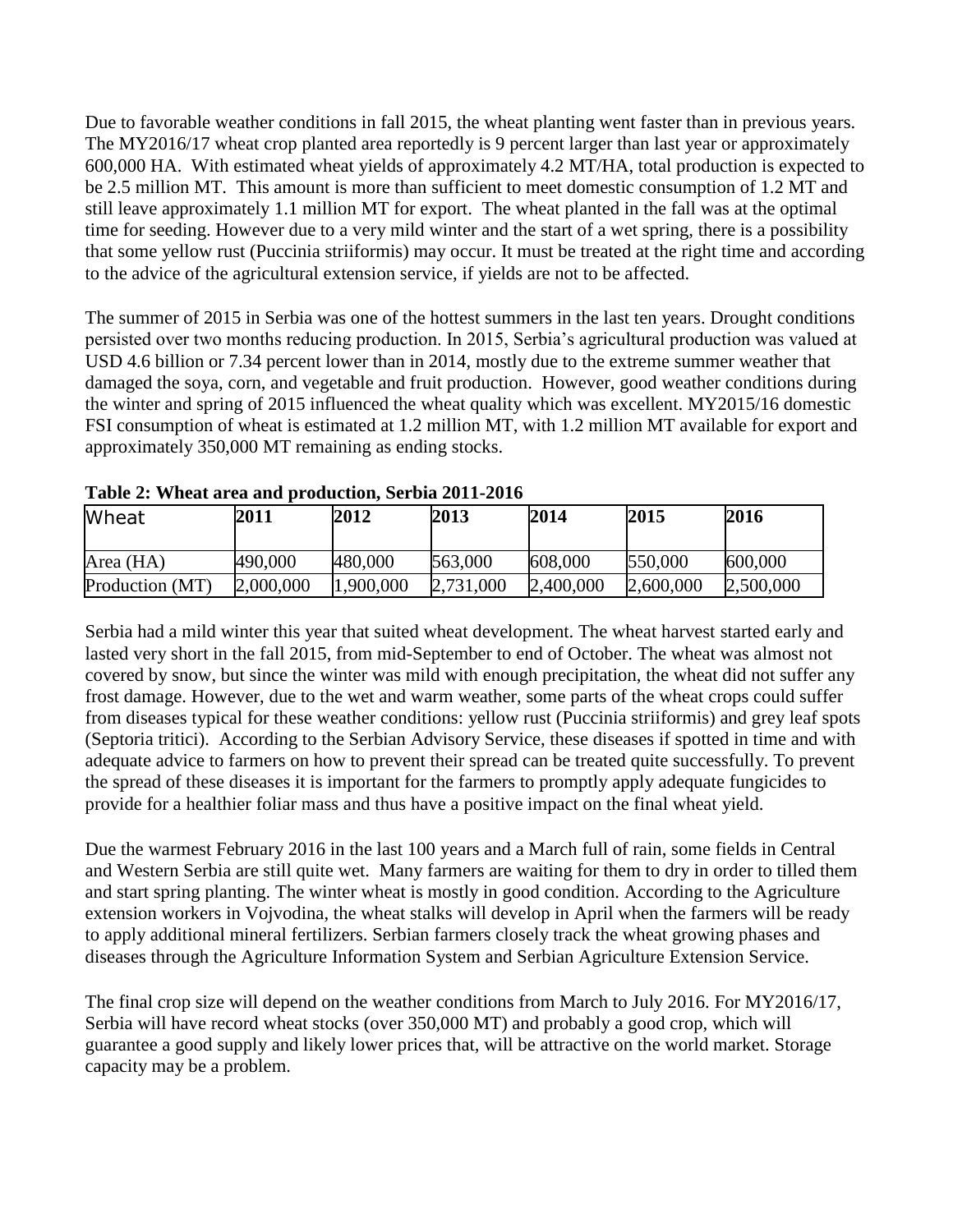Total wheat planting costs are reportedly 10 percent higher than the previous year, mostly due to increases in the price of seeds and mineral fertilizers. Serbia's annual consumption of wheat seed is 150,000 MT from domestic and imported seed sources. This year, seed companies in Serbia are offering more than 70 varieties of wheat planting seeds. The majority of the market (approximately 70 percent) is controlled by the local seed-producing institutes. Some 50 percent of the wheat seeds are certified, while the rest are wheat seeds from the previous crop and are used by small Serbian farmers with limited financial resources who cannot afford to buy certified seeds. In fall 2015, the price of seed wheat in Serbia was approximately 50 dinars/kg (USD 454/MT), or about 10 percent higher than in the fall of 2014.

Serbian farmers use less than half the amount of chemical fertilizers that farmers in developed countries use, due mostly to a lack of financing. As a result of the limited use of mineral fertilizers and certified planted seeds, crop yields in Serbia are much lower than in most EU countries. Mineral fertilizer prices are similar in the MY2016/17 planting season to those of MY2015/16. Almost half of the 800,000 MT of fertilizers used in Serbia annually are imported from Russia, Croatia, Romania, the Ukraine, and Hungary.

| Commodity  |               | <b>March -2014</b> |               | <b>March-2015</b> |             | <b>March-2016</b> |  |
|------------|---------------|--------------------|---------------|-------------------|-------------|-------------------|--|
|            | Din/MT        | USD/MT             | Din/MT        | USD/MT            | Din/MT      | USD/MT            |  |
| Fertilizer | 37,000        | 435                | 37,600        | 339               | 40,000      | 363               |  |
| Urea       | 42,000        | 490                | 40,500        | 365               | 37,000      | 336               |  |
| Diesel     | $155$ din/lit | 1.82 USD/lit       | $149$ din/lit | $1.34$ USD/lit    | 128 din/lit | 1.16              |  |
|            |               |                    |               |                   |             | USD/lit           |  |

**Table 3: Prices of fertilizers and diesel (in Din and US\$)**

Source: Novi Sad Commodity Exchange

Note: Please note that there was a significant change in dinar/USD rate, thus it looks from the table above that prices in USD are lower, which is not the case for every commodity. Prices for fertilizer increased and the price for urea decreased in the local currency (dinar). Diesel for spring planting is cheaper, due to lower world fuel prices that are influencing prices in Serbia as well.

Wheat is an important crop in Serbia, which not only takes up significant planted area but is important for crop rotation, farmer cash flow ("first vapor in the year") and contracting with cooperatives (often farmers borrow wheat, fertilizer and other crops). Wheat production has undergone a transformation from a highly profitable subsidized culture, to a more vulnerable commodity.

The main factors influencing trends in Serbian wheat production are as follows:

• Competition from other field crops (corn, sunflower, barley, soy), which for the past few years have been more profitable than wheat;

• Wheat is practically the only winter crop grown in Serbia and therefore plays a significant role in the sowing structure, for crop rotation purposes;

• Structural shifts whereby large family farms are buying and renting land from elderly households and the government is improving the growing technology, therefore yields are increasing as more land is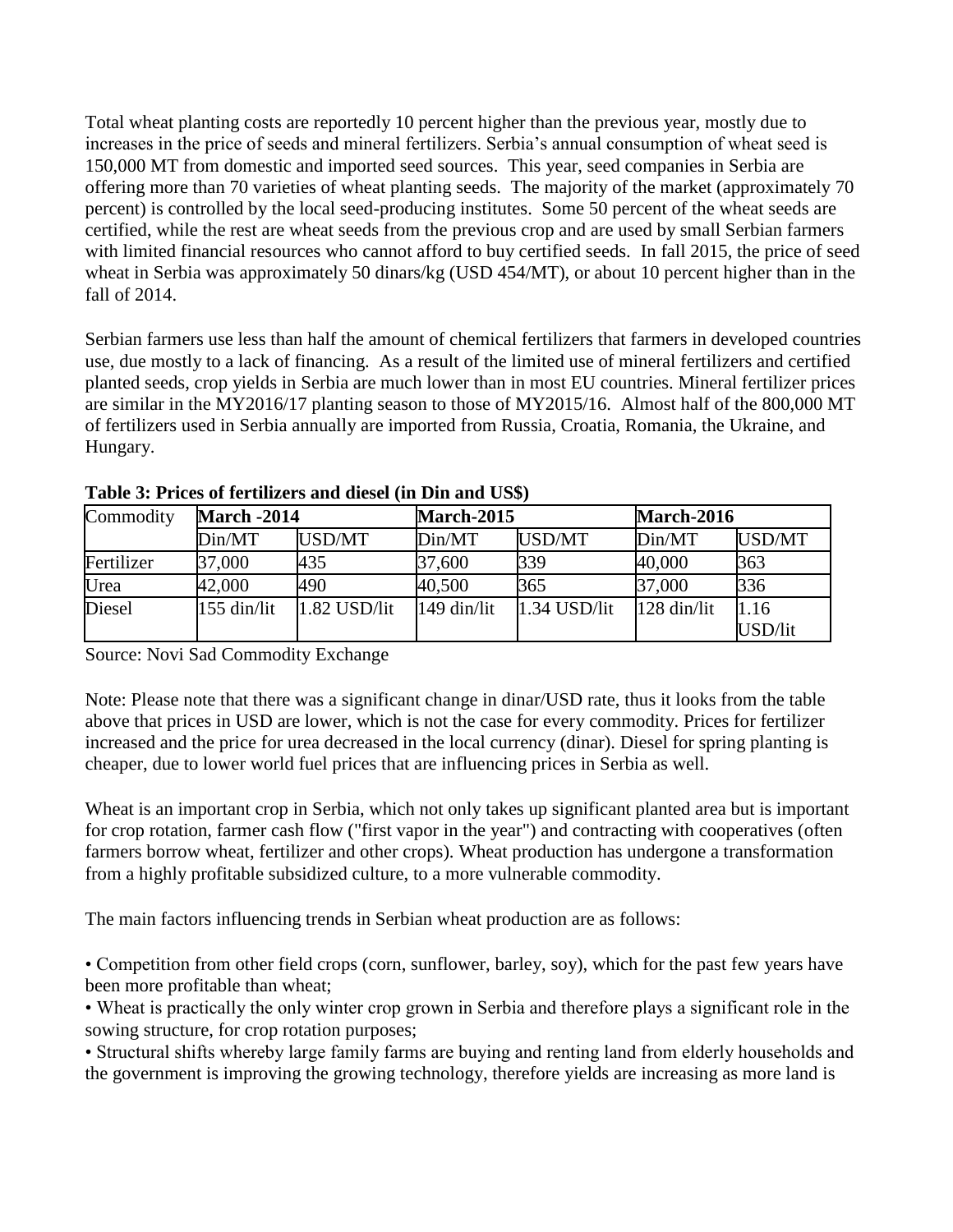cultivated by professional producers who are better informed about new technologies and modern production equipment;

• Serbia is still a low wheat quality supplier to the EU, but for the last few years with increasing use of foreign wheat varieties, the quality and yields have been improving;

• Wheat production (both in terms of area and yields) is increasing in the CIS countries (Commonwealth of Independent States), especially Russia, Ukraine and Kazakhstan;

• Increased wheat production and new agrarian policies (subsidies, export ban) have become more common in the CEFTA (Central European Free Trade Agreement) countries;

• The current Serbian agrarian policy of subsidies per hectare has decreased for wheat farmers.

The main barriers to developing larger wheat production areas are:

• Serbian farmers still consider wheat to be low investment crop and are unwilling to put too many resources into it;

• There are still significant fluctuations in wheat prices, planted areas and yields, which make the regional markets unpredictable;

• Serbia is still lagging behind in quality and the offering of domestic seed varieties. Foreign companies still have not established serious breeding programs in the region.

#### **Consumption:**

Total domestic consumption of wheat in Serbia has been quite stable for the past several years. For MY2015/16 it is estimated to be approximately 1.3-1.45 million MT. Serbia's annual consumption of wheat seed is approximately 150,000 MT. Wheat for human consumption is estimated at 1.2 million MT annually with per capita consumption at 180 kg, which is significantly higher than consumption levels in most European countries. Currently, there are an estimated 400 wheat silos (of various sizes) in Serbia owned by milling companies, grain traders, and farmer cooperatives. The total capacity of these silos is estimated at 3.8 million MT. Wheat milling capacity is estimated at approximately 2.5 million MT, but only 60 percent of this capacity is currently utilized. There are 120 industrial bread production facilities in addition to a large number of registered bakeries (1,700) with an annual capacity of about 1.5 million tons. There are six large companies involved in pasta production and over 600 small private pasta producers in Serbia.

Feed consumption, mostly for cattle, varies between 100,000-150,000 MT, depending on the quality of the crop in a given year. Due to similar wheat and corn prices in MY2015/16, smaller wheat exports and an abundant crop in MY2015/16, more than the usual amounts were used and exported for feed consumption. In MY2014/15, Serbia began separating high quality wheat for human consumption from wheat sold at lower prices and mainly used for feed. For the MY2015/16 wheat crop, the Novi Sad Commodity Exchange listed different prices depending on the wheat protein and list wheat sold as feed separately. Prices are listed as wheat with 11.5 percent protein, wheat with 12 percent protein and wheat for feed, with protein content below 11.5 percent.

## **Wheat Quality:**

The overall quality of the MY2015/16 wheat crop was reported to be excellent, generally above the level of the five-year average. There was a significant quantity of wheat with a hectoliter weight above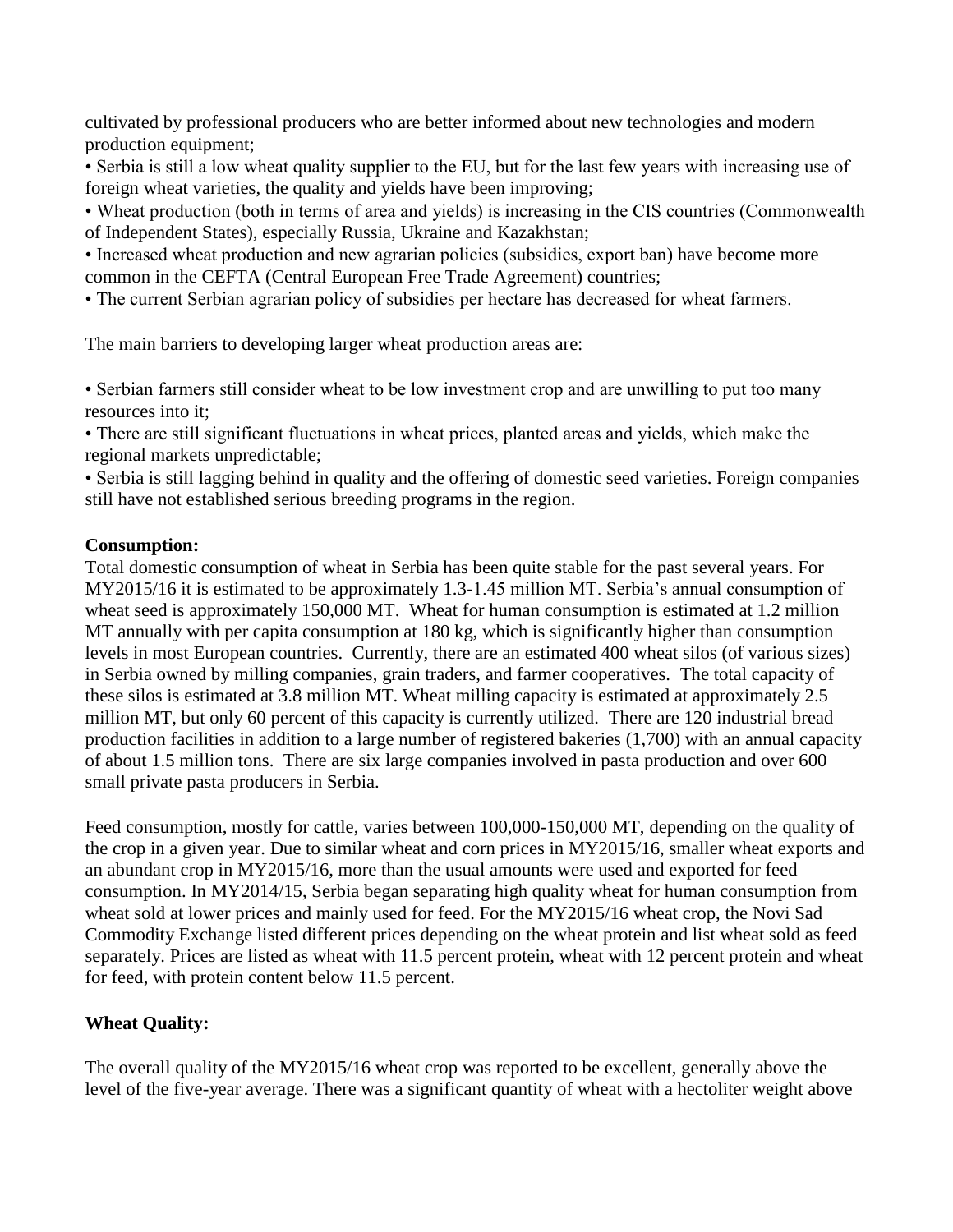80 hl/kg. The average moisture level was low (approximately 13.5 percent due to the high temperatures), while the protein levels were very good (between 10.13-14.23 percent). Serbian traders are mostly exporting the wheat with 11.5-12 percent protein levels for human consumption and the wheat with protein below 11.5 percent for feed.

It was announced that by the end of June 2016, before the next wheat harvest, the Ministry of Agriculture will adopt a new Rulebook on quality and other parameters for wheat and other food grains for the milling and baking industry. The new Rulebook will harmonize Serbia's wheat quality standards with EU and international standards. It will determine the minimum parameters that wheat must have to be declared as fit for human consumption, and below which it can only be sold for cattle feed. The key problem for Serbian wheat producers is the mixing of different wheat qualities when stored and the inability to always offer a consistent quality for export. Once the Rulebook is adopted Serbian producers and storing facilities will have to separate wheat for human and cattle consumption, which will also assist exporters in fulfilling international trade contracts. It is also planned that through the Rulebook, Serbia will also prescribe trade classes of wheat.

| Parameter                     | Average values of Serbian MY14/15 wheat crop |
|-------------------------------|----------------------------------------------|
| Hectoliter Weight             | 80.29 hl/kg                                  |
| Moisture                      | 13.65%                                       |
| Proteins                      | 12.34%                                       |
| $HTM$ (kg/hl)                 | 90                                           |
| <b>Hagberg Falling Number</b> | 296                                          |
| Alveogram W                   | 253                                          |
| Wet Gluten Content            | 25.11%                                       |

**Table 4: MY14/15 Wheat Quality Parameters**

Source: Serbian Grain Fund

## **Trade:**

In CY2015, Serbian grain exports did not performed as previously expected. In CY2015, Serbia exported 550,000 MT of wheat and 200,000 MT of wheat flour. Exports were approximately 50 percent lower than previously expected due to problems with price competitiveness, partly stemming from transportation problems as a result of the low levels of the Danube River. Wheat exports occurred mostly only from July-December 2015. Most of the wheat and wheat flour exports went to Kosovo, Romania, Macedonia, Bosnia, Albania, Italy, Switzerland and Montenegro.

Part of Serbia's wheat trade is shipped by truck to neighboring Bosnia and Herzegovina, Montenegro, Kosovo, Macedonia and Albania, while the largest quantities of wheat are shipped by barge to Port Constanza, Romania. Serbian wheat is mostly sold to foreign international companies FOB at the Port on the Danube in Serbia. Serbian (higher quality) wheat is sold to Spain, Switzerland and Italy. Serbian wheat flour is mostly sold to Montenegro, Bosnia and Herzegovina, Kosovo, Macedonia and Albania.

During the summer and fall months in 2015, low water levels on the Danube River stopped or delayed grain exports from Serbia. With record low water levels only very small quantities of wheat could be loaded on the river barges. Grain transportation costs skyrocketed almost 30 percent in this period making Serbian wheat less competitive on the world market. According to the Serbian Grain Fund, from July 2015 to February 2016, Serbia exported 490,000 MT of wheat and 141,000 MT of flour. The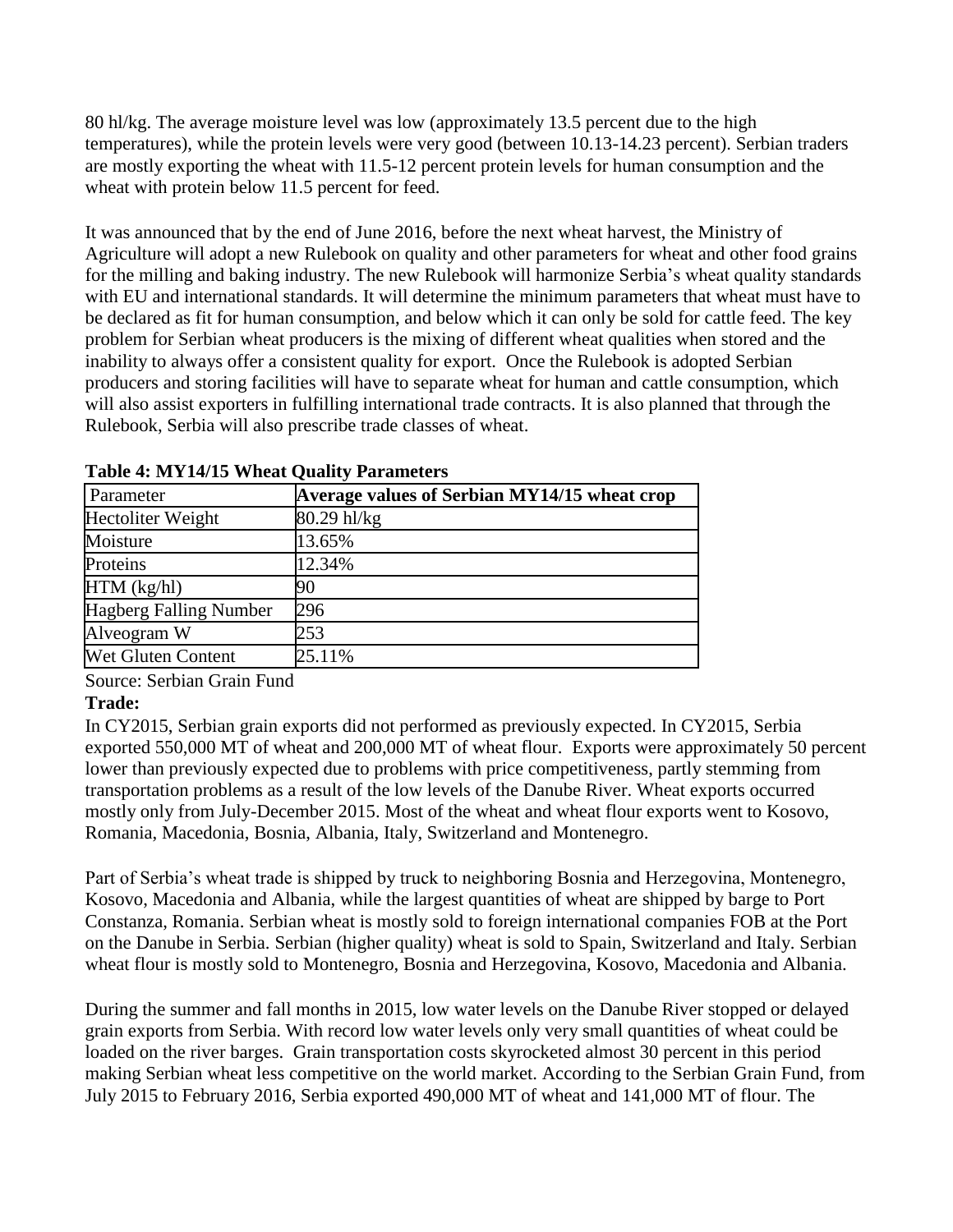current Serbian FOB Danube wheat price is between \$140-143/MT, depending on the quality of the wheat. Wheat exports during July 2015-February 2016 reached 100,000 MT or 26 percent higher than MY14/15 when Serbia exported only 480,000 MT for the entire marketing year. Serbia has 1.4 million MT left until the new harvest in June 2016. Of that 1.4 million MT, Serbia needs 500,000 MT for human consumption, 40,000 MT for feed, leaving approximately 850,000 MT of wheat for export and ending stocks. It is estimated that Serbia will attempt to export approximately 120,000 MT per month before the new harvest, but this will be difficult considering demand is falling as the new wheat harvest approaches.

In MY2015/16, approximately 120,000 MT of Serbian wheat were shipped by river barges to the Port of Constanza, Romania, while other quantities were exported to neighboring countries by truck: Bosnia and Herzegovina (100,000 MT), Kosovo (95,000 MT), Macedonia (50,500 MT), Albania (40,000 MT), Italy (35,5000 MT), Montenegro (25,000 MT), Switzerland (14,000 MT) and Croatia (10,000 MT). Serbian wheat shipped to the Black Sea is mostly stored in the Port of Constanza silos and shipped by sea vessels to North African countries (Tunisia, Algeria and Egypt). Serbian market prices during July-December were higher and not very competitive with Ukraine and Russian wheat prices that were drastically reduced due to the drop in their national currencies versus the US dollar. Wheat prices from July 2015 to the end of December 2015 have remained steady (18 din/kg or USD 164/MT). Since the end of December 2015, wheat prices have fallen (15.5-16 din/kg or USD 140-145/MT), mainly as a result of significant wheat stocks in country and very limited sales (only 15,000 MT in January 2016 and 50,000 MT in February 2016, mainly to domestic milling companies).

| Month         | Wheat MY15/16 in MT | Flour MY15/16 in MT |
|---------------|---------------------|---------------------|
| July          | 104,779             | 18,144              |
| August        | 84,258              | 17,009              |
| September     | 55,740              | 17,162              |
| October       | 41,572              | 19,415              |
| November      | 79,103              | 18,879              |
| December      | 58,408              | 21,658              |
| January       | 15,885              | 12,336              |
| February      | 50,472              | 16,061              |
| <b>TOTAL:</b> | 490,237             | 140,781             |

**Table 5: Wheat exports in MY15/16 (July 2015-February 2016)**

Source: Serbian Grain Association

If the weather remains fair over the next four months, wheat production in MY2016/17 could reach 2.5 million MT with estimated wheat yields of approximately 4.2 MT/HA. Total production would be enough for an estimated domestic consumption of 1.2 million MT and wheat exports of 1.1 million MT, leaving estimated MY16/17 wheat ending stocks at approximately 300,000 MT.

Per the Stabilization and Association Agreement (SAA), approximately 95 percent of all EU imports became duty free effective January 1, 2014. The remaining items now have an average duty rate of 0.99 percent, although the rate is significantly higher on certain sensitive agricultural commodities. These products include honey, fresh tomatoes, peppers, potatoes, leafy greens, cucumbers, fruits, dry plums, live animals, fresh/chilled/frozen meats (except turkey and goat meat), processed meat products, pasta,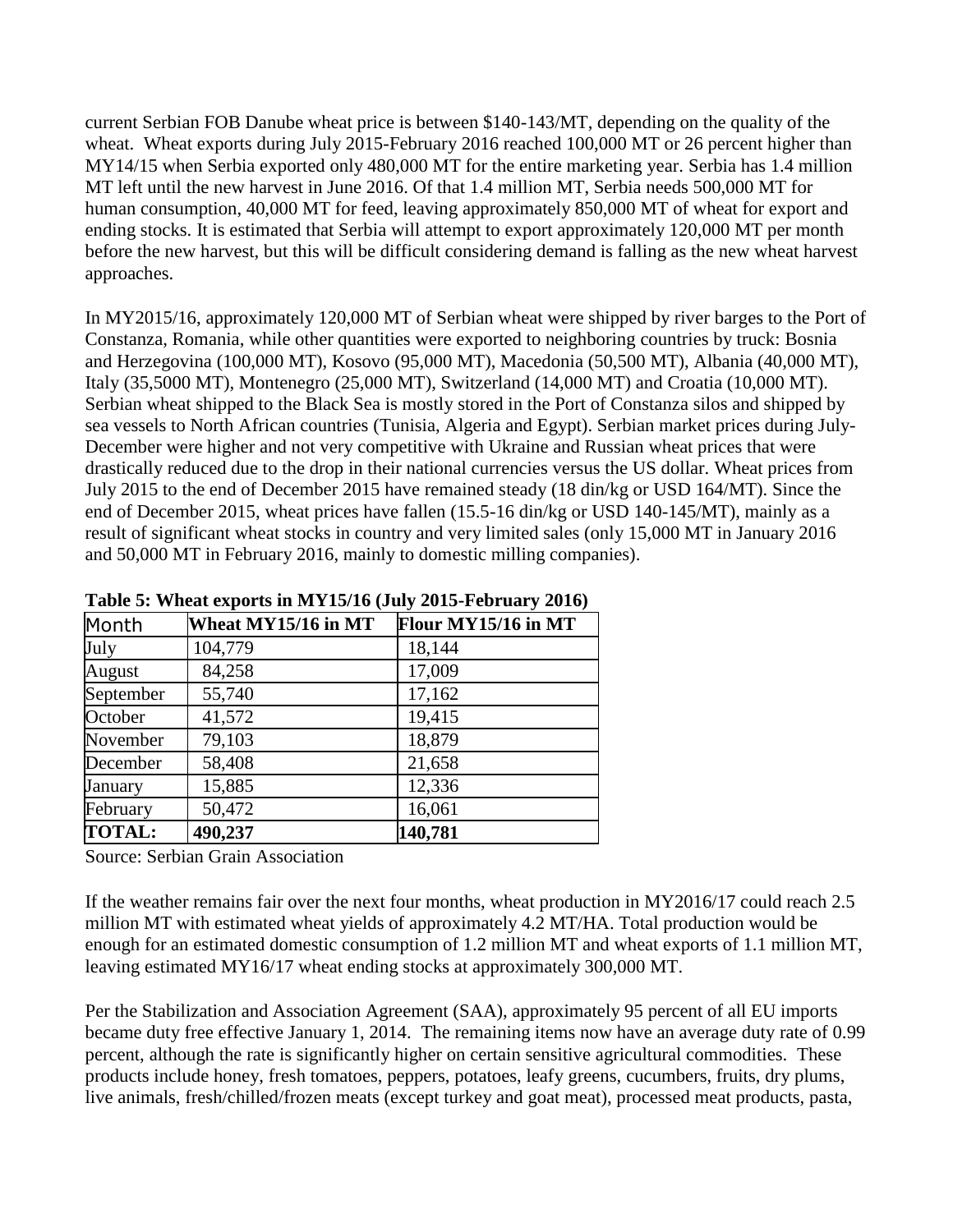wheat, corn, sugar, edible sunflower oil, fruit juices, fruit jams, fruit brandy and most dairy products. The duty rate for imported wheat (tariff no. 100190 99 10) from EU and CEFTA countries is 18%, and for wheat flour (tariff n. 1101 11 15) from EU and CEFTA countries is 19.5%, while the general duty rate for wheat and wheat flour imports from other countries including the United States will continue to be 30 percent.

In 2015, there were approximately 200 exporters of wheat from Serbia. The largest wheat exporters in 2015 were: Agroglobe, Novi Sad, MK Commerce, Novi Sad, Konzul, Novi Sad, Ciric and Son, Sakule, Agromarket, Kragujevac, Dumico, Belgrade and Cargill, Novi Sad.

During 2015, approximately 209 Serbian companies exported wheat flour mostly by truck to neighboring countries. The five largest exporters of wheat from Serbia in 2015 were: DPS Klas Group, Sabac, Zito Backa, Kula, Zitopromet-Mlin, Senta, Kikindski Mlin, Kikinda and Zitopromet-Ruma, Ruma.

The Serbian Grain Association (SGA) has approximately 40 members representing a sector valued at over USD 500 million. In May 2014, the SGA joined COCERAL (Europe's leading umbrella trade association for cereals, rice, feedstuffs, oilseeds, olive oil, oils and fats). COCERAL is a strong advocate for the distributors, storage facilities and traders of these commodities with the European Commission and EFSA (European Food Safety Authority).This membership is very important for Serbian producers and exporters of agriculture commodities, given Serbia's EU pre-accession negotiations.

#### **Stocks:**

It is estimated that currently Serbia has 720,000 MT of MY2015/16 wheat in stocks. Serbia has 1.4 million MT left until the new harvest in June 2016. Of that 1.4 million MT, Serbia needs 500,000 MT for human consumption, 40,000 MT for feed, while approximately 850,000 MT of wheat is available for export and ending stocks. It is estimated that Serbia will look to export approximately 120,000 MT per month, before the new harvest, but demand for wheat is dropping as the new wheat harvest approaches. Beginning stocks in MY2016/17 are estimated at 347,000 MT. Small wheat producers usually sell their crops to traders and milling companies' immediately after the harvest. Due to the low market prices after the wheat harvest in July 2015, many Serbian farmers decided not to sell their wheat immediately but to store it and wait for an increase in the price. The milling companies in the past took advantage of their large storage facilities to negotiate competitive prices from the farmers. That practice has declined over the several years as more storage capacity has become available in Serbia. Also, for the past couple of years, the government has started to intervene by providing storage subsidies in order to allow smaller farmers to store their wheat and then sell it later when wheat prices are more advantageous. **Policy:**

In July 2014, the Serbian Government adopted a new Agricultural and Rural Development Strategy for the period 2014-2024. The strategy, a requisite for receiving EU funding, sets guidelines for adjusting Serbia's agriculture to meet EU and WTO requirements and defines the basic reforms that are needed in the agricultural sector. The strategy aims to propose reforms that will improve Serbia's business environment and competitiveness, raise living conditions, and introduce greater stability for Serbia's farmers in rural areas. According to the Ministry of Agriculture, Serbia needs to define budgetary incentives and adopt laws and rulebooks that facilitate agricultural development, as well as greater farmer training and exposure to new technologies. In addition to the Agriculture and Rural Development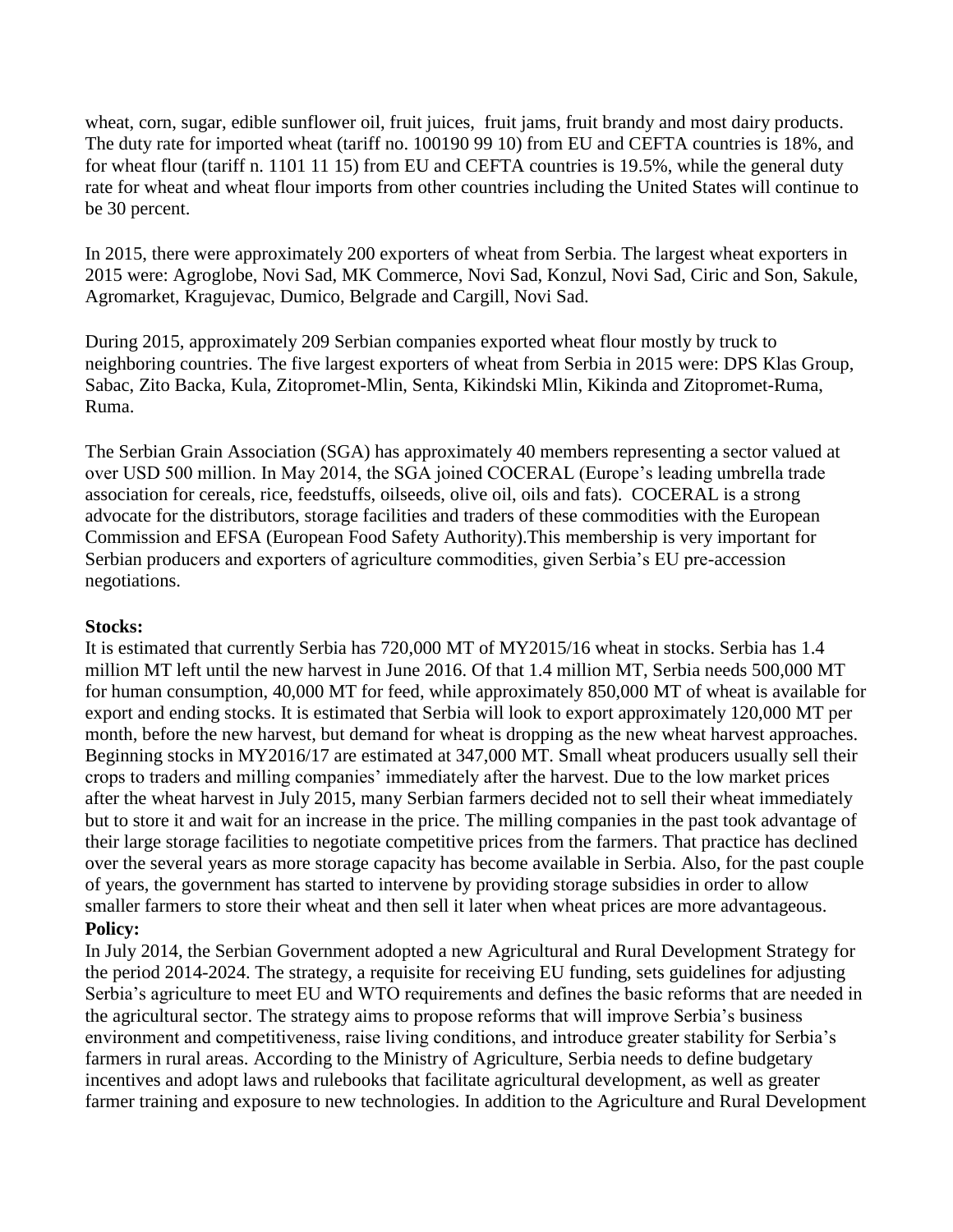Strategy, the Ministry of Agriculture prepared a National Development Program for Agriculture and National Program Rural Development that should be adopted by the Serbian Government after the elections in April. These National Programs will be valid from 2015-2020, with more specific measures for implementing Agriculture and Rural Development Strategy.

In January 2015, the European Commission set aside USD 190 million for 2015-2020 to support Serbia's agriculture and rural sector under its Rural Development Program for Serbia (IPARD). The program aims to increase food-safety in Serbia and improve competitiveness of the agro-food sector as well as to help Serbia progressively align with EU standards. In order to start using IPARD funds, the Serbian Government must get its Agriculture Payment Agency accredited by the European Commission (EC) and the Payment Agency must prove to the EC that its organizational structure is operational. This process is still underway. Accreditation of the payment agency also is one of the benchmarks for initiating EU negotiations on Chapter 11 (Agriculture and Rural Development). If accredited, Serbia would have access to USD 38 million in EC Funds through IPARD. It is estimated that by 2020 the Serbian Payment Agency must employ at least 700 employees in order to successfully process domestic subsidies and EU IPARD payments to Serbian farmers.

The Ministry of Agriculture and Environmental Protection is responsible for the Government's strategy in the field of international and domestic agricultural trade, food processing, rural development, environment, forestry, and water management. Although the Serbian Parliament adopted the Law on Incentives for Agriculture Production and Rural Development in January 2013 stipulating that the agriculture budget could not be less than five percent of Serbia's total budget, the Serbian Government adopted in December 2015 a final budget for 2016 of 1 trillion dinars (USD 9.1 billion) and only allocated 40.16 billion dinars (USD 365 million) to agriculture as part of overall budget constraints. This is only 4 percent of the total adopted budget and slightly above last year's agriculture budget.

For 2016, over 50 percent of the agriculture budget of 40.16 billion dinars (\$365 million) will be used to cover production subsidies (mainly for milk, livestock, and fruits), while approximately 23.8 billion dinars (USD 216 million) will be dedicated to fertilizers and certified seed refunds to registered farmers, and 7 billion dinars (USD 63.6) will be available for new investments in the food and agriculture sector, such as supporting further processing of agricultural products (e.g. new storage facilities, including cold storage for fruits and vegetables, as well as new processing facilities and equipment and incentives to modernize livestock production), 1.8 billion dinars (USD 16.4 million) will be for rural development, 600 million dinars (USD 5.45) for credit support and 233 million dinars (USD 2.12) for special incentives.

According to the new Rulebook on Allocation of Subsidies for Agriculture Production and Rural Development in 2016 (published in the "Official Gazette RS" No. 08/16 on February 1, 2016), planting subsidies for crop production in Serbia will be reduced from 12,000 dinars (\$110) per hectare to 4,000 dinars (\$36) per hectare. Of the 4,000 dinars per hectare, half will be earmarked to purchase seeds and the other half to purchase mineral fertilizers. According to the new Rulebook on subsidies the state support for milk production in 2016 will stay the same as previous years (7 dinars [\$0.06] per liter). Livestock production subsidies will range from 60 dinars (\$0.55) for laying hens to 25,000 dinars (\$227) per cow. Incentives for beehives will be 600 dinars (\$5.50) per hive. For support to organic production the State has set aside 92 million dinars (\$840,000) and for preservation of plant and animal genetic resources approximately 58 million dinars (\$527,300). In 2016, the Serbian Government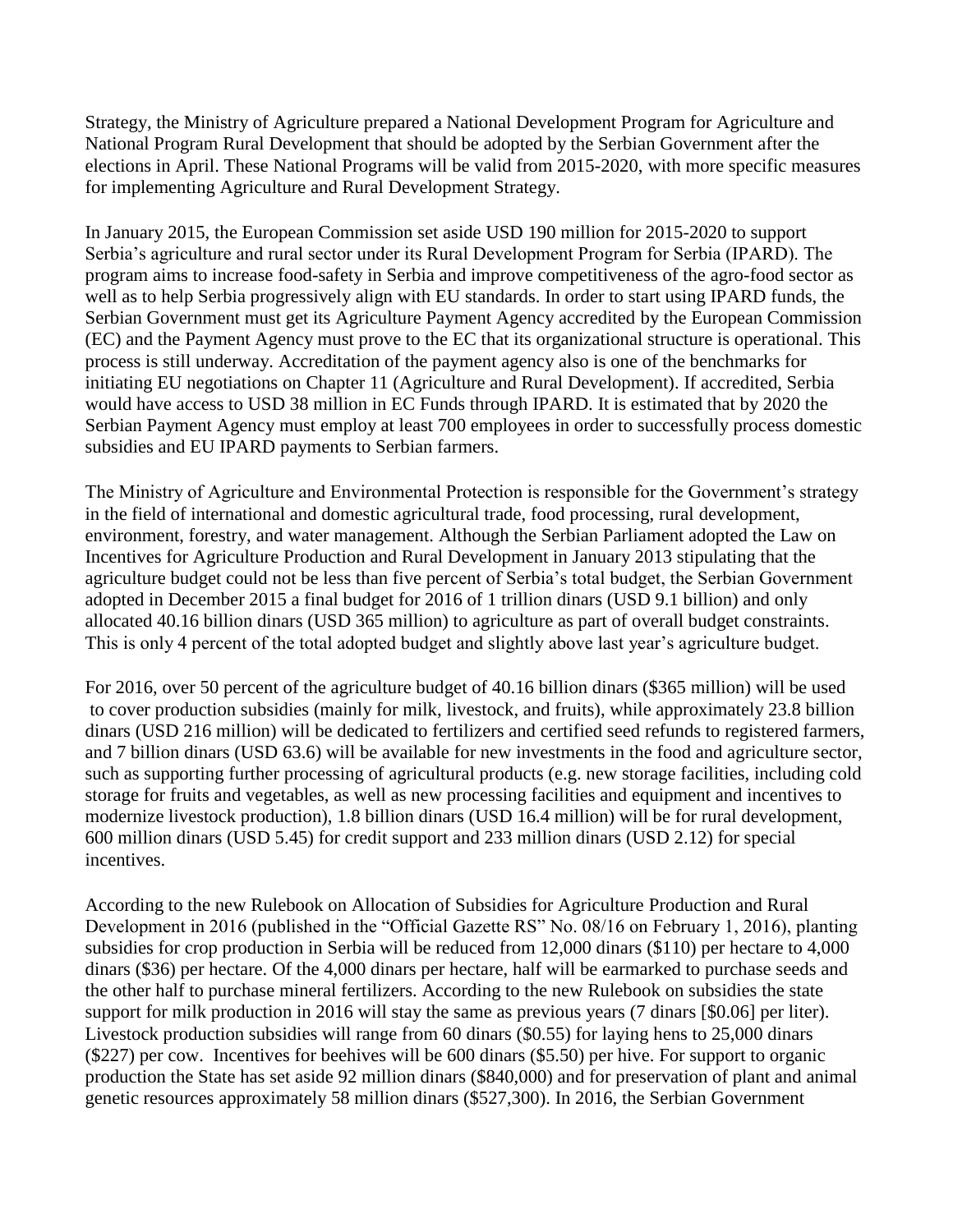allocated approximately 40.16 billion dinars (\$365 million) for agriculture, which is 5 percent or 2.14 billion dinars (\$19.5 million) less than in 2015. Of the total agricultural budget for 2016, over half (23.8 billion dinars [\$216 million]) will go to farmer subsidies.

The Ministry of Agriculture also will offer farmers state-subsidized farm loans which will be in dinars, without a foreign currency clause, and will counter sign contracts with commercial banks and insurers. The annual interest rate on loans for agriculture and food production will be 3 percent for loans for all purposes. The loans will have a repayment schedule ranging from one to three years, including a grace period of up to a year. Loans will be available to individual farmers, small agricultural enterprises and to cooperatives for purchasing live animals, feed, insurance policies, and equipment for farms.

The Law on Pre-Harvest Financing of Agricultural Production adopted by the Serbian Parliament in November 2015 will become effective on June 1, 2016. Adoption of this law arose from the need to increase the volume of primary agricultural production by improving existing financing. The law should allow the use of future production (crops, fruits, vegetables, etc.) to be used as a form of collateral to secure a loan. The law also envisages that the contract relating to the financing be entered into a registry, so it will be possible to check whether a parcel of farmland is encumbered with a loan. The registry, managed by the Agency for Agricultural Registries, also will become operational effective June 1, 2016. The whole project is financed by the European Bank for Reconstruction and Development (EBRD) who helped the Serbian Ministry of Agriculture and Environmental Protection draft the law and the software for the registration of contracts, along with the UN Food and Agriculture Organization (FAO). EBRD also has launched a public relations campaign on the new options for financing, targeting agriculture producers, traders, banks and insurance companies.

On December 29, 2015, The Serbian Parliament adopted new Law on Agriculture Land which defines stakeholder responsibilities relating to land leasing, strengthens small agricultural producer rights and improves transparency. According to the Ministry of Agriculture one of the objectives of the new law is to generate more revenues from leasing, as some of the land is being used by unknown persons who are not paying any fees and nearly half of the available arable state land was not offered for lease through a bidding process. As a result, the state is losing significant revenues – potentially a third of the earnings from leasing (USD 16.4 million). The new law on agricultural land will allow up to 30 percent of state owned land to be leased to large investors for a longer period of time. The new draft law would offer the possibility to extend the leasing period from 20 years to 25 years and, for large investments, even up to 30 years. Under the new law, those who plan investments on leased land will have priority treatment when granting a lease. A new agricultural land registry also would track crop rotations and crop yields.

In 2015, The Ministry of Agriculture and Environmental Protection limited payment of incentives to smaller agricultural concerns by reducing the maximum farm size for registered agricultural households to be eligible to use State subsidies from 100 HA to 20 HA. In Serbia, approximately 94 percent of registered farmers have up to 20 HA of arable land, while the remaining 6 percent are big farmers with arable land over 20 HA. Also, farmers that lease State owned agricultural land will not be entitled to State subsidies.

By the end of 2015, the Serbian Government agreed in consultation with the International Monetary Fund (IMF) to pay Serbian farmers delayed CY2015 crop subsidies in three installments from CY2016 budget funds. In 2015, the Serbian Ministry of Agriculture failed to pay approximately 9.7 billion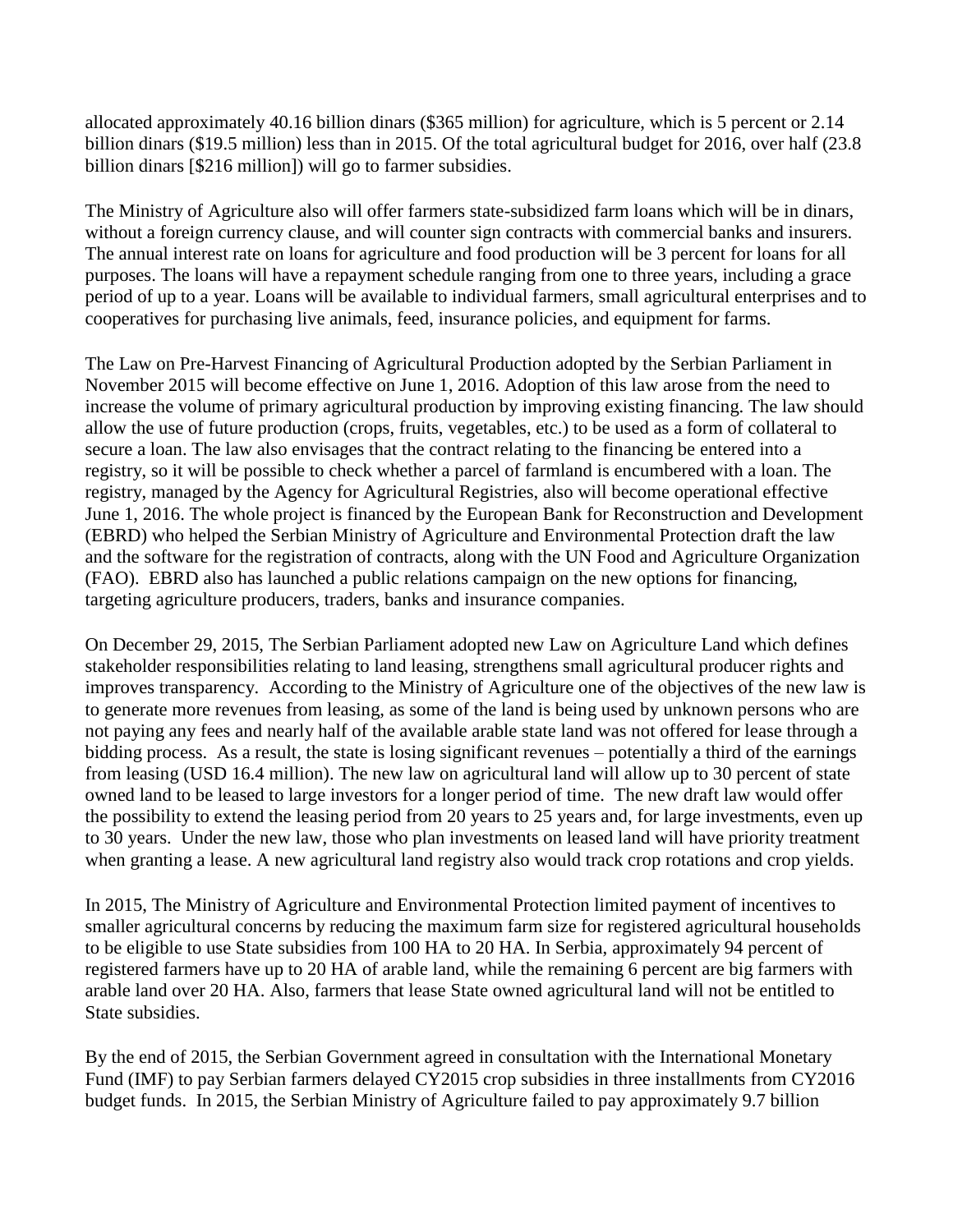dinars (USD 90 million) in direct production supports to 212,000 farmers for the fall 2014 and spring 2015 plantings. These funds were disbursed during January to March 2016. Farmers received 6,000 dinars (\$55) per hectare and 3,000 dinars (\$27) for purchasing fuel and fertilizer.

On February 1, the Serbian Government extended thru July 31, 2016, the provisions regarding the mandatory production and sale of ..social "bread from flour type "T-500". The maximum retail price of this bread is limited to 46 dinars (\$ 0.42/loaf of 500 grams) and bakers must dedicate at least 40 percent of their daily production to bread from flour type "T-500". According to the Decree on mandatory production and sale of "social" bread from flour type "T-500" (Official Gazette RS No. 7/2016), if a bakery does not fulfill these requirements it can be fined up to 2 million dinars (\$18,200) and be suspended from production for a year. The current market price of "T-500" flour on the Novi Sad Commodity Exchange is 23 din/kg (\$ 210/MT).

## **Marketing:**

In Serbia, during the harvest corn price was 15.80-16.20 din/kg (USD 144-147/MT), higher than Hungarian, Russian or Ukraine corn at FOB Black Sea ports. Thus exports of corn in the following months was only approximately 100,000 MT monthly that is lower than average of 200-250,000 MT monthly. The highest price of corn in 2015 was in August, when the corn of MY2014/15 harvest was sold at 18.40 din/kg (USD 167/MT). Since February 2016, MY2015/16 corn prices have fallen to reach a more competitive level of 15.30 din/kg (USD 139).

| Wheat                               | 2014/2015                      |                    | 2015/2016                      |                    | 2016/2017                      |                    |  |  |  |
|-------------------------------------|--------------------------------|--------------------|--------------------------------|--------------------|--------------------------------|--------------------|--|--|--|
| <b>Market Begin</b><br>Year         | <b>Jul 2014</b>                |                    | <b>Jul 2015</b>                |                    | <b>Jul 2016</b>                |                    |  |  |  |
| <b>Serbia</b>                       | <b>USDA</b><br><b>Official</b> | <b>New</b><br>Post | <b>USDA</b><br><b>Official</b> | <b>New</b><br>Post | <b>USDA</b><br><b>Official</b> | <b>New</b><br>Post |  |  |  |
| <b>Area Harvested</b>               | 556                            | 550                | 600                            | 550                | $\overline{0}$                 | 600                |  |  |  |
| <b>Beginning Stocks</b>             | 130                            | 130                | 412                            | 240                | $\overline{0}$                 | 347                |  |  |  |
| <b>Production</b>                   | 2400                           | 2400               | 2700                           | 2600               | $\overline{0}$                 | 2500               |  |  |  |
| <b>MY</b> Imports                   | 13                             | 10                 | 10                             | $\overline{7}$     | $\overline{0}$                 | 8                  |  |  |  |
| <b>TY Imports</b>                   | 13                             | 10                 | 10                             | $\overline{7}$     | $\overline{0}$                 | 8                  |  |  |  |
| TY Imp. from<br>U.S.                | $\overline{0}$                 | $\Omega$           | $\theta$                       | $\overline{7}$     | $\overline{0}$                 | 8                  |  |  |  |
| <b>Total Supply</b>                 | 2543                           | 2540               | 3122                           | 2847               | $\boldsymbol{0}$               | 2855               |  |  |  |
| <b>MY Exports</b>                   | 581                            | 800                | 1000                           | 1200               | $\overline{0}$                 | 1100               |  |  |  |
| <b>TY Exports</b>                   | 581                            | 800                | 1000                           | 1200               | $\overline{0}$                 | 1100               |  |  |  |
| <b>Feed and</b><br><b>Residual</b>  | 350                            | 300                | 350                            | 100                | $\boldsymbol{0}$               | 100                |  |  |  |
| <b>FSI Consumption</b>              | 1200                           | 1200               | 1250                           | 1200               | $\overline{0}$                 | 1200               |  |  |  |
| <b>Total</b><br><b>Consumption</b>  | 1550                           | 1500               | 1600                           | 1300               | $\overline{0}$                 | 1300               |  |  |  |
| <b>Ending Stocks</b>                | 412                            | 240                | 522                            | 347                | $\overline{0}$                 | 455                |  |  |  |
| <b>Total</b><br><b>Distribution</b> | 2543                           | 2540               | 3122                           | 2847               | $\boldsymbol{0}$               | 2855               |  |  |  |
|                                     |                                |                    |                                |                    |                                |                    |  |  |  |
|                                     | $(1000$ HA), $(1000$ MT)       |                    |                                |                    |                                |                    |  |  |  |

**Production, Supply and Demand Data Statistics:**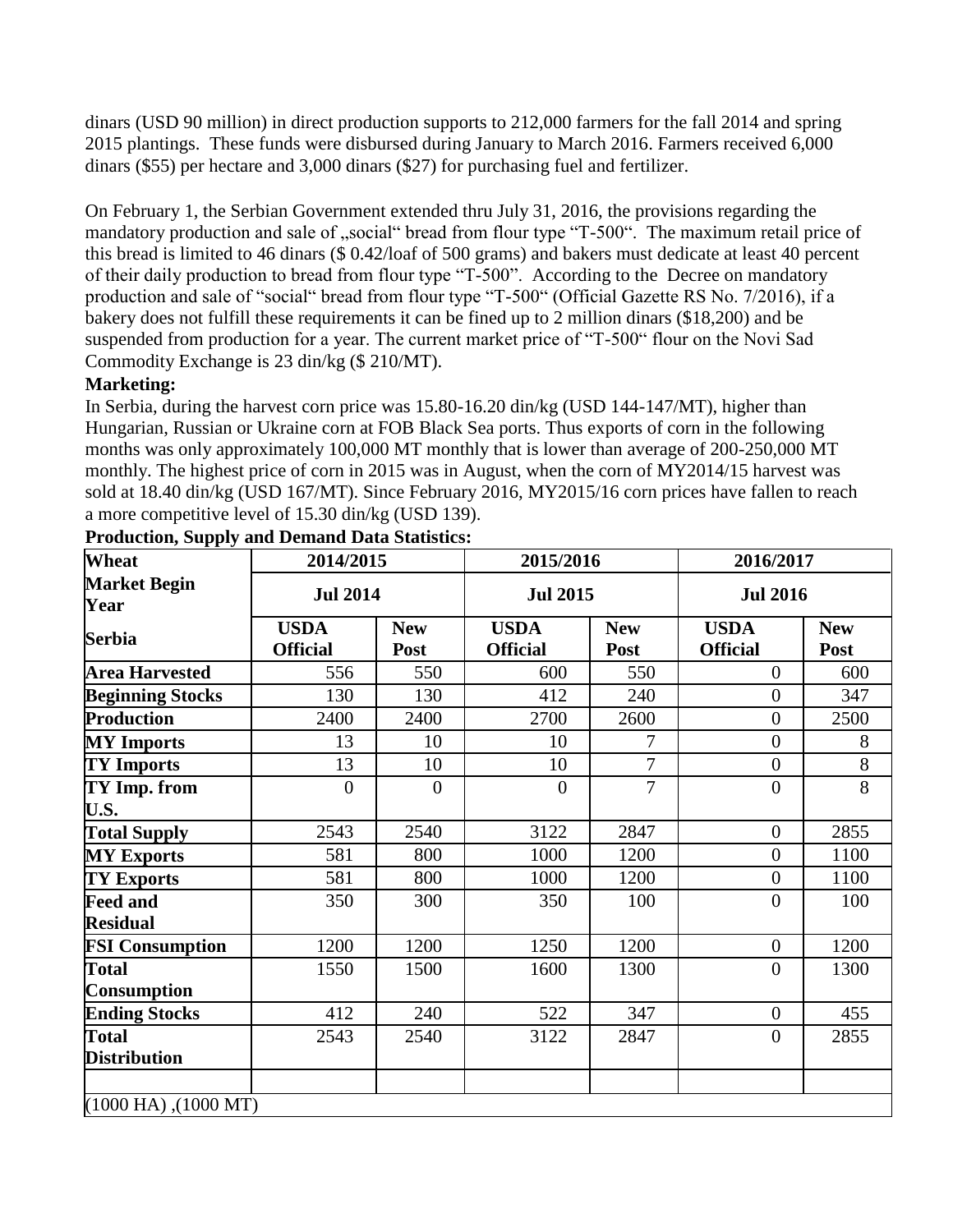#### **Commodities:**

Corn

## **Production:**

For MY2015/16, corn planted area was reported as 1.05 million HA, with total corn production estimated at 6 million MT, approximately 2 million less than the previous year. After a record high production in MY2014/15 of 7.7 million MT of corn, almost 25 percent of corn production was seriously damaged due to the extreme summer drought in 2015. Serbia irrigates less than 5 percent of the corn growing land, so it was particularly vulnerable. The corn harvest started on September 1, 2015 three weeks earlier than usual and was completed by the end of October. Corn humidity was very low for MY2015/16, ranging between 12-15 percent, which meant that most of the farmers will not have to pay to artificially dry the crop to the 14 percent humidity level normally requested by traders and exporters. The corn was of good quality. Some corn samples showed fungal illnesses (Aspergillus and Fusarium), but it was less than in previous years. Due to the presence of these diseases it was very important last fall that corn be stored properly not to repeat huge aflatoxins problems experienced in 2012, when almost 70 percent of Serbia's corn was affected and Serbian exports were a record low of 575,000 MT for MY2012/13.

Serbia's production was approximately 6 million MT of corn with domestic consumption set at approximately 4.5 million MT, leaving an estimated 1.5 million MT for export this year. Corn yields for MY15/16 ranged from 3-7 MT/HA. The price of corn in the Black Sear area has fallen since last year's corn harvest mostly due to low demand. In Serbia, during the harvest, corn prices ranged from 15.80- 16.20 din/kg (USD 144-147/MT), higher corn from Hungary, Russia or the Ukraine FOB Black Sea ports. Thus, Serbia's corn exports have been very low since the harvest in October 2015, at approximately 100,000 MT monthly, which is much lower than the normal average of 250,000-350,000 MT. The highest price for corn in 2015 was in August, when MY2014/15 corn sold for 18.40 din/kg (USD 167/MT). MY2015/16 corn prices have been stable most of the time since the harvest in October at 16 di/kg (USD 145), although they dropped in February 2016 to 15.30 din/kg (USD 139).

Corn yields for MY15/16 ranged from 3-7 MT/HA. Since domestic corn consumption is estimated at 4.5 million MT, there remain approximately 900,000 MT of MY2015/16 corn in storage, and approximately 700,000 MT available for export as of March 2016.

The corn harvest last fall started very early at the end of August and was completed by the end of October 2015. Average corn yields reached 5.7 MT/HA, while in some parts of Vojvodina they were a record high of 10 MT/HA. In July and August, due to very dry and hot weather, the moisture level of the corn in the fields at the beginning of the harvest was on average only 13 percent. Thus the farmers were able to start the harvest earlier, since they were not forced to pay the additional cost of artificially drying the corn to a 14 percent humidity level most traders and exporters require. The corn crop in MY2015/16 was reduced not only in Serbia, but in the whole region. These reductions were all due to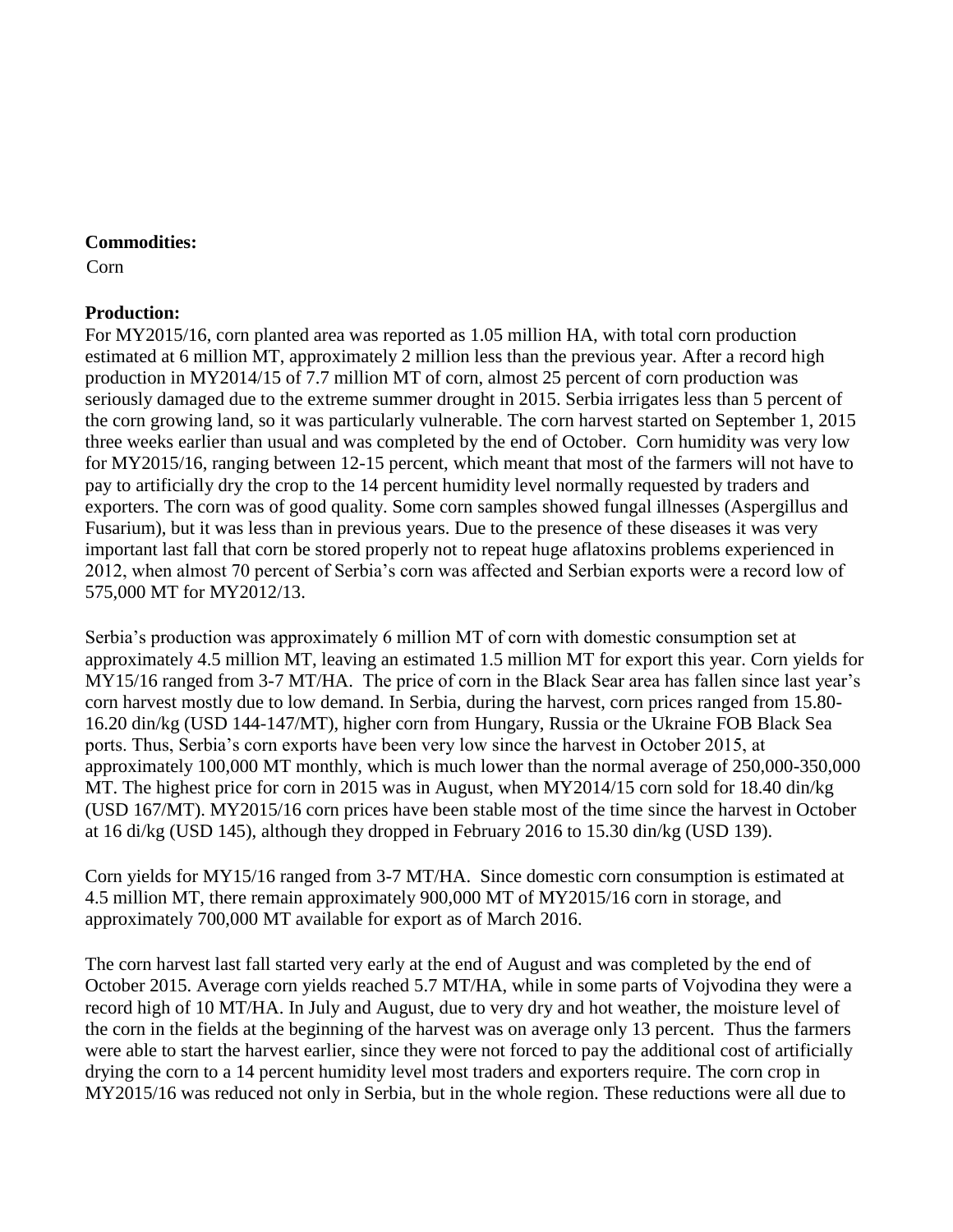the record high summer temperatures in the Balkan region that reduced the overall corn crop in the area. Even with the reduced corn crop, the price of corn in the Black Sea region fell as a result of lower demand. Corn prices were approximately 10-15 percent lower for corn coming from Russia and the Ukraine, due to a decline in their national currency compared to the US dollar.

For MY 2016/17, Serbia's corn planted area is projected to be 1.1 million HA, a 4.7 percent increase from the previous year. Total corn production is forecast at 7 million MT, which equates to an average yield of 6.4 MT/HA. Corn accounts for about 37 percent of total planted area of field crops in Serbia. This year corn planting in Serbia is expected to start beginning in April and last until mid-May. Corn farmers have been advised to plant seeds much deeper in the soil to adjust for the soil moisture and anticipated hot weather during the growing season. It is predicted that MY2016/17 corn area will be approximately 50,000 HA larger than last year.

Corn is the main crop in Serbia that producers can easily store on their farms. Farmers harvest the crop in the period September-November, depending on the weather condition and it can either be stored on farms to dry naturally or taken to drying facilities. When farmers select to store their grain on farm, they usually sell their crop during what is called the "second harvest" in March before the start of the new planting season. The naturally dried corn normally has moisture contents between 14 and 17 percent and is usually offered for sale in small lots.

Serbia's requirement of commercially certified seed corn is estimated between 20,000 and 24,000 MT annually, depending on seed varieties and the area planted. There are two large domestic players in the corn seed production business in Serbia: the Institute for Field and Vegetable Crops of Novi Sad (NS Hybrids) and the Maize Research Institute of Zemun Polje (ZP Hybrids). They are both semi-state owned institutes and they currently control 19 and 24 percent, respectively, of the corn seed market in Serbia. This represents a huge decline in market share due to competition from foreign corn seed varieties that began entering the Serbian market several years ago. The largest player in the corn seed market for the past few years has been Dupont Pioneer with 28 percent market share for the entire seed market. Dupont Pioneer and two domestic institutes account for 71 percent of the corn seed market, while the remain 29 percent of the market is shared by approximately 15 foreign companies that are present in the Serbian market (i.e. KWS, Limagrain, Syngenta, Monsanto, Dekalb, Agrimax, Maisdour etc).

#### **Consumption:**

Total domestic corn consumption for the last five years has varied between 3.8-4.5 million MT annually. Serbia's MY2015/16 total consumption requirement is estimated at approximately 4.5 million MT annually. With most being used for animal feed (4.2 million MT) and only 200,000 MT used for human consumption in Serbia. However, corn consumption for feed also has declined due to decreased livestock numbers as in most of the transition countries. In 1990, there were 2.16 million heads of cattle (1.28 million were cows and pregnant heifers). In 2015, there were only 1 million cattle (700,000 cows and pregnant heifers). At the same time, there has been a trend of rural depopulation as well.

Currently in Serbia there is one bio-ethanol plant built in 2007, in the city of Sid. It has a capacity of 100,000 MT per year. The factory is able to produce biodiesel per EU standard quality EN 14214. However, it is currently working as a crushing facility for sunflower and soya. **Trade:**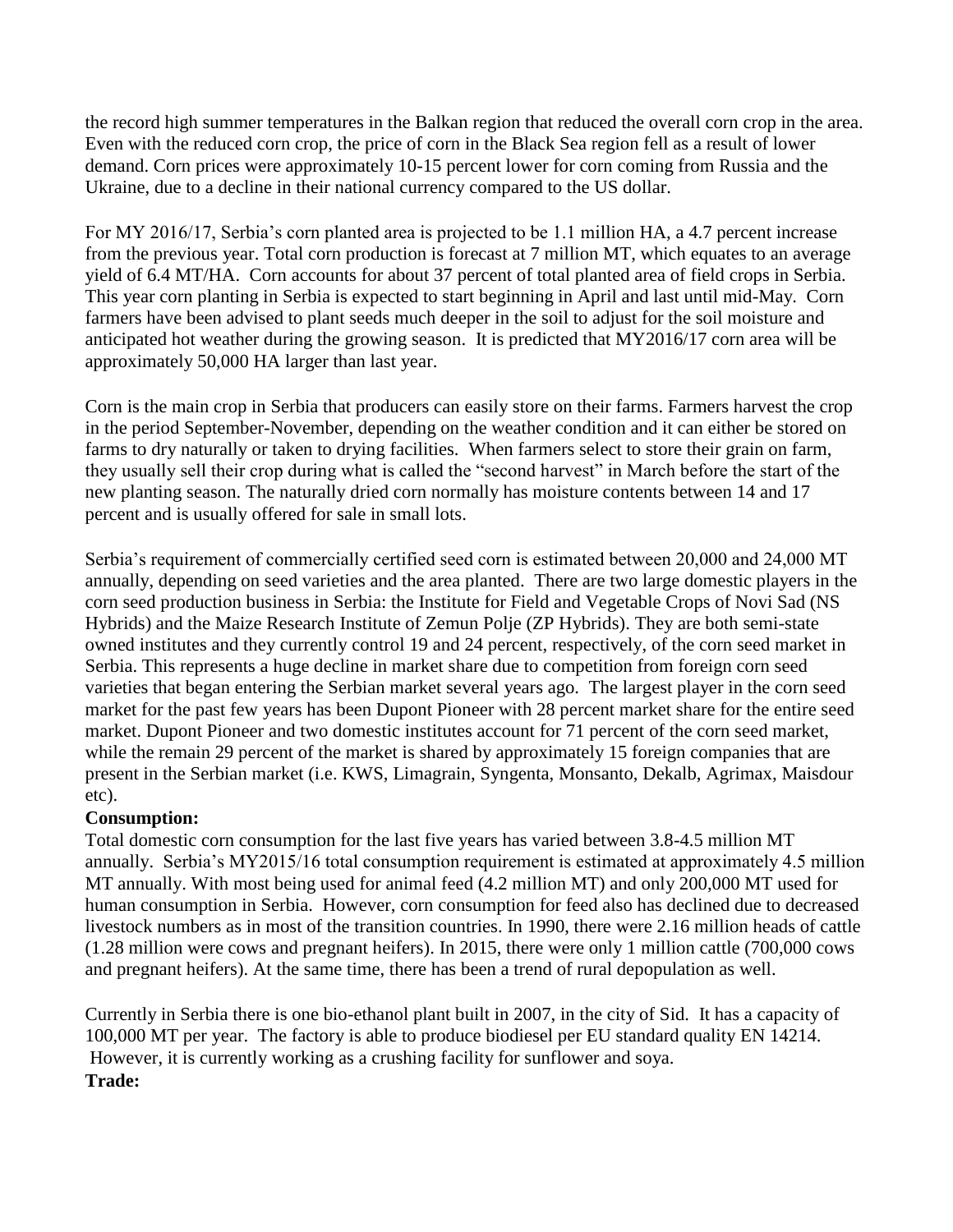Serbia is a net corn exporter. In MY14/15, with exports of 3 million MT, Serbia was one of the largest corn exporters in Europe and among the top ten exporters in the world. Serbia typically produces more corn than it consumes, exporting to neighboring Mediterranean and North-African countries. It often finds itself competing with regional corn producers from Russia, Ukraine, Romania, Hungary and Bulgaria. In CY2015, corn was again the leading Serbian agricultural export commodity.

In MY2015/16 exports are estimated at 1.5 million MT of corn, or for 50 percent lower than in MY2014/15 when Serbia exported record 3 million MT of corn. For MY15/16, Serbian corn exports are not looking very promising compared to the last two years. From October 2015 to February 2016, Serbia exported approximately 600,000 MT of corn, a five year low. During the same period last year, Serbia exported 1.7 million MT of corn. These modest export quantities are due to uncompetitive prices and difficulties in transportation as a result of the low levels of the Danube River. Serbia exported corn mostly to Montenegro, Croatia, Bosnia & Herzegovina, Albania, Cyprus, Italy, Spain, France, Portugal and North African countries. Serbian companies also now have some new regular markets in South Korea and Japan for non-GMO corn. Corn yields for MY15/16 ranged from 3-7 MT/HA. Since domestic corn consumption is estimated at 4.5 million MT, there remain 900,000 MT of MY2015/16 corn in storage, and approximately 700,000 MT available for export as of March 2016.

During July-October 2015, river transportation of Serbian corn almost stopped completely due to record low water levels. The critical point on the River Danube last summer was between Bulgaria and Romania, a place called Zimnice where most ships were blocked for days. July export of grain from Serbia was reduced 50 percent due to the problems with river transportation, while for August Serbian grain traders cancelled over 70 percent of their contracts. The current FOB prices from Serbian ports for corn are USD 15.5-15.8 din/kg (USD 140/MT-USD 144/MT). Most exports are shipped by barges via the Danube to the Port Constanza, Romania.

| Month         | In MT   |
|---------------|---------|
| October       | 102,506 |
| November      | 88,532  |
| December      | 125,457 |
| January       | 101,557 |
| February      | 187,657 |
| <b>TOTAL:</b> | 605,709 |

## **Table 6: Corn exports October 2015 – February 2016**

Source: Serbian Grain Fund

Effective January 1, 2014, the duty rate for corn imports from EU countries is as follows: tariff no. 1005 90 corn is 24 percent, tariff no. 1005 10 seed corn is 9 percent and tariff n. 1101 11 15 corn flour is 20 percent. The general duty rate for corn, corn seed and corn flour imports from other countries including the United States is still 30 percent.

#### **Stocks:**

Corn ending stocks in MY2015/16 are estimated to be high at approximately 680,000 MT, similar to MY2014/15 when Serbia had a record corn crop and large ending stocks of above 800,000 MT. Most of the stocks are in the farmers' hands and kept in open-air storage facilities to be naturally dried. These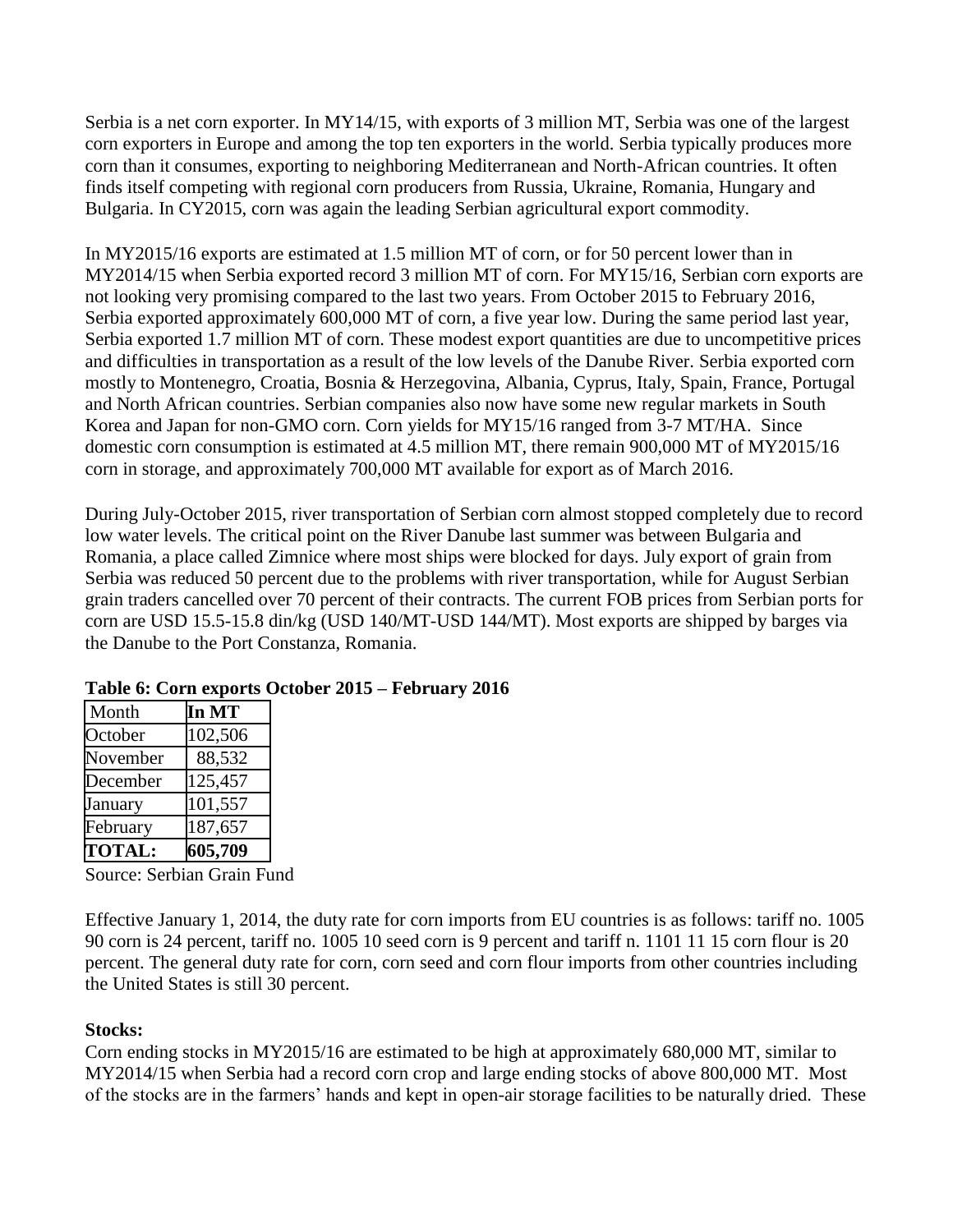stocks are normally offered for sale in local markets starting in March in order to collect money for the new planting season.

#### **Policy:**

The Serbian government will continue to support corn production through the same policies outlined in the wheat policy section.

Due to the problems that Serbia had with aflatoxins in 2012, the Serbian Ministry of Agriculture launched an aflatoxin B1 monitoring program for corn crops, in order to protect the food and feed supplies. This program systematically measures microbiological and biological contaminants in food and feed. It prescribes a certain number of samples according to a sampling plan and outlines the measures that must be taken if discrepancies are identified. If irregularities are detected in the corn crop, legal measures are taken including prohibiting the use of the corn for food or feed, continuing monitoring, and informing producers, distributors and consumers about the irregularities and removing the corn from the market.

Due to the persistent drought this summer, the corn harvest has already begun in Serbia, nearly a month earlier than normal. Corn export activity occurred in the first half of 2015, from January to July 2015. River traffic on the Danube was blocked almost all summer and fall or had to be done on barges with very limited loads. The MY2015/16 corn crop is estimated at 6 million MT, while export in MY2015/16 is estimated at 1.4 million MT.

An additional measure imposed by the Ministry of Agriculture in 2013 to prevent problems with the quality of corn crops is that all storage facilities in Serbia selling corn to exporters must have a "veterinary control number" for exports of corn for animal feed. If corn is exported for human consumption this is not necessary. Registration of the facility for storage of corn as feed for livestock is regulated by the Veterinary Law. To obtain a "veterinary control number" the owner of a storage facility must apply to the Ministry of Agriculture per the Veterinary Directive to be registered as an approved storage facility. These facilities are given export control numbers and are registered with the Ministry of Agriculture for export.

In Mid-November 2015, the State Commodity Reserves announced purchasing of 25,020 MT of MY2014/15 corn for domestic feed use. The transaction was implemented through the Commodity Exchange in Novi Sad and the corn was stored in State authorized grain storage facilities. The State Administration offered a price of 19 din/kg (USD 173/MT) for MY2015/16 corn. This price was considerably higher than the market price at that time of 16.20 din/kg (USD 147/MT). Corn was purchased from individual farmers and cooperatives and the quantities were divided between Vojvodina (15,020 MT) and Central Serbia (10,000 MT).

## **Marketing:**

During the harvest (September-October 2015), Serbian farmers requested prices for corn between 15.80- 16.20 din/kg (USD 144-147/MT), higher than corn coming from Hungary, Russia or the Ukraine FOB Black Sea ports. Due to this higher price, Serbian corn exports have been weak. The highest price in 2015 was in August, when MY2014/15 corn sold for 18.40 din/kg (USD 167/MT). MY2015/16 corn prices have been stable most of the time since the harvest in October at 16 di/kg (USD 145), although they dropped in February 2016 to 15.30 din/kg (USD 139).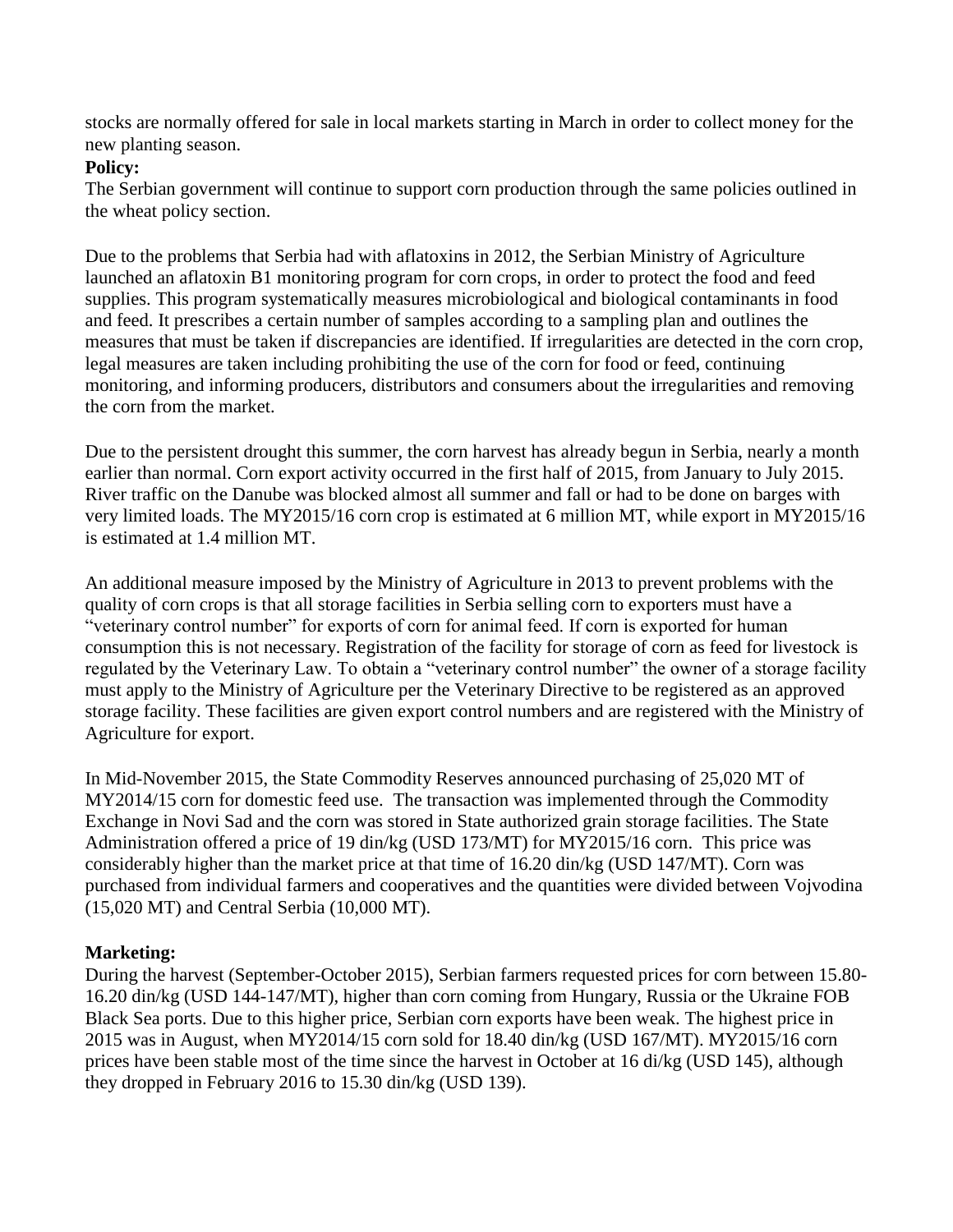Most of this price decrease is attributed to reduced demand for Serbia's less price competitive corn compared to Romania, Russia and the Ukraine. Serbian corn prices will most probably remain steady until the new harvest.

| Corn                                      | 2014/2015                      |                    | 2015/2016                      |                    | 2016/2017                      |                    |
|-------------------------------------------|--------------------------------|--------------------|--------------------------------|--------------------|--------------------------------|--------------------|
| <b>Market Begin</b><br>Year               | <b>Oct 2014</b>                |                    | <b>Oct 2015</b>                |                    | <b>Oct 2016</b>                |                    |
| <b>Serbia</b>                             | <b>USDA</b><br><b>Official</b> | <b>New</b><br>Post | <b>USDA</b><br><b>Official</b> | <b>New</b><br>Post | <b>USDA</b><br><b>Official</b> | <b>New</b><br>Post |
| <b>Area Harvested</b>                     | 1180                           | 1100               | 1150                           | 1050               | $\Omega$                       | 1100               |
| <b>Beginning Stocks</b>                   | 374                            | 374                | 816                            | 680                | $\overline{0}$                 | 683                |
| <b>Production</b>                         | 7700                           | 7700               | 5500                           | 6000               | $\overline{0}$                 | 7000               |
| <b>MY</b> Imports                         | 6                              | 6                  | 10                             | 3                  | $\overline{0}$                 | $\overline{2}$     |
| <b>TY Imports</b>                         | 6                              | 6                  | 10                             | 3                  | $\overline{0}$                 | $\overline{2}$     |
| TY Imp. from<br>U.S.                      | $\overline{0}$                 | $\overline{0}$     | $\theta$                       | $\overline{0}$     | $\overline{0}$                 | $\overline{0}$     |
| <b>Total Supply</b>                       | 8080                           | 8080               | 6326                           | 6683               | $\overline{0}$                 | 7685               |
| <b>MY Exports</b>                         | 2964                           | 3000               | 1700                           | 1500               | $\boldsymbol{0}$               | 2500               |
| <b>TY Exports</b>                         | 2964                           | 3000               | 1700                           | 1500               | $\overline{0}$                 | 2500               |
| <b>Feed and</b><br><b>Residual</b>        | 3900                           | 4100               | 3800                           | 4200               | $\overline{0}$                 | 4200               |
| <b>FSI Consumption</b>                    | 400                            | 300                | 400                            | 300                | $\boldsymbol{0}$               | 400                |
| <b>Total</b><br><b>Consumption</b>        | 4300                           | 4400               | 4200                           | 4500               | $\overline{0}$                 | 4600               |
| <b>Ending Stocks</b>                      | 816                            | 680                | 426                            | 683                | $\overline{0}$                 | 585                |
| <b>Total</b><br><b>Distribution</b>       | 8080                           | 8080               | 6326                           | 6683               | $\overline{0}$                 | 7685               |
| $(1000 \text{ HA})$ , $(1000 \text{ MT})$ |                                |                    |                                |                    |                                |                    |

| <b>Production, Supply and Demand Data Statistics:</b> |  |  |
|-------------------------------------------------------|--|--|
|                                                       |  |  |

## **Commodities:**

Barley

## **Production:**

Barley is a secondary grain crop in Serbia. Total barley area planted has been increasing since MY2012/13, ranging from 78,000 HA to 92,000 HA projected for MY2016/17. Total production of barley in Serbia has also increased from 270,000 MT in MY2012/13 to 400,000 MT in MY2015/16.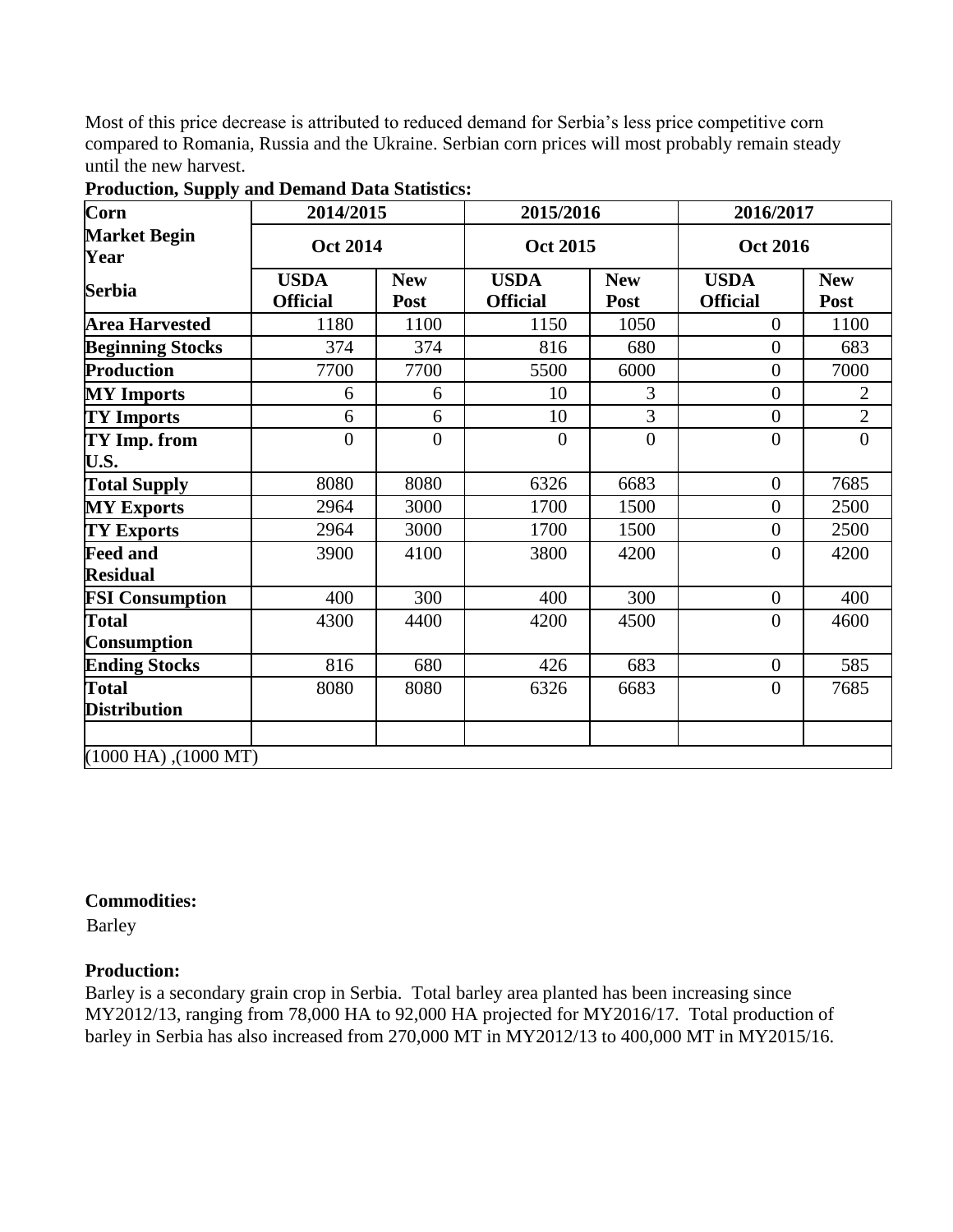In MY2015/16, barley was planted on 91,000 HA, of which 70,000 HA was winter barley and 21,000 HA was spring barley. MY2015/16 barley production reached a very good volume of 390,000 MT, with an average yield of 4.3 MT/HA. MY2015/16 barley, like wheat, enjoyed good quality levels.

In MY2016/17, barley area is projected to be approximately 92,000 HA, of which 72,000 HA was planted last fall as winter barley and an additional 20,000 HA will be planted as spring barley. It is projected that average yields will be approximately 4.3 MT/HA and that total barley production is forecasted at 400,000 MT.

|         | <b>Barley</b>            |                 |           |  |  |  |
|---------|--------------------------|-----------------|-----------|--|--|--|
| Year    | <b>Harvested area HA</b> | <b>Yields</b>   |           |  |  |  |
|         |                          | <b>Total MT</b> | Per HA/MT |  |  |  |
| 2012/13 | 78,000                   | 270,000         | 3.45      |  |  |  |
| 2013/14 | 86,000                   | 344,000         | 4.00      |  |  |  |
| 2014/15 | 85,000                   | 367,000         | 4.32      |  |  |  |
| 2015/16 | 91,000                   | 390,000         | 4.30      |  |  |  |
| 2016/17 | 92,000                   | 400,000         | 4.30      |  |  |  |

**Table 7: Area harvested to barley from MY2012/13 to MY2016/17**

Source: Serbian Official Statistics

## **Consumption:**

Total barley consumption in Serbia for the past five years has ranged between 270,000-400,000 MT, of which around half is for animal feed and half for the brewery industry. Consumption of brewery barley has been increasing due to increased demand from newly operational breweries following successful privatization efforts of several old Serbian breweries. Local breweries have been sold to several wellknown Belgian, Canadian, German, Austrian, and Turkish companies. Barley used for breweries is now planted on almost 40 percent of total planted area for barley in Serbia and is continuing to expand every year. Barley for feed currently accounts for 60 percent of total barley produced in Serbia and is declining due to its low profitability.

## **Trade:**

Barley is not a significant commodity in Serbia's overall grain trade. With the privatization of Serbian breweries that started in 2003, imports of brewery barley have been steadily rising until CY2015 when exports of Serbian barley exceeded imports of barley.

In CY2015, exports of barley are estimated at record level of 52,000 MT of which some 16,000 MT was exported by river barges through the Danube mostly destined for the Romanian market. Croatia imported approximately 12,800 MT, Bosnia 12,000 MT, Macedonia 6,300 MT, Albania 1,400 MT and all the other countries a combined 3,500 MT. The largest exporter of barley from Serbia is the company AXEREAL Serbia/Agrobaza Novi Sad. Imports of brewery barley are estimated at 10,000 MT mostly for the brewing industry and come from France, the Czech Republic, Hungary, Romania and Bulgaria. From July 2015 to February 2016, Serbia exported approximately 45,000 MT and imported 2,000 MT. It is estimated that Serbia will be able to export approximately 60,000 MT of barley in MY2016/17.

## **Stocks:**